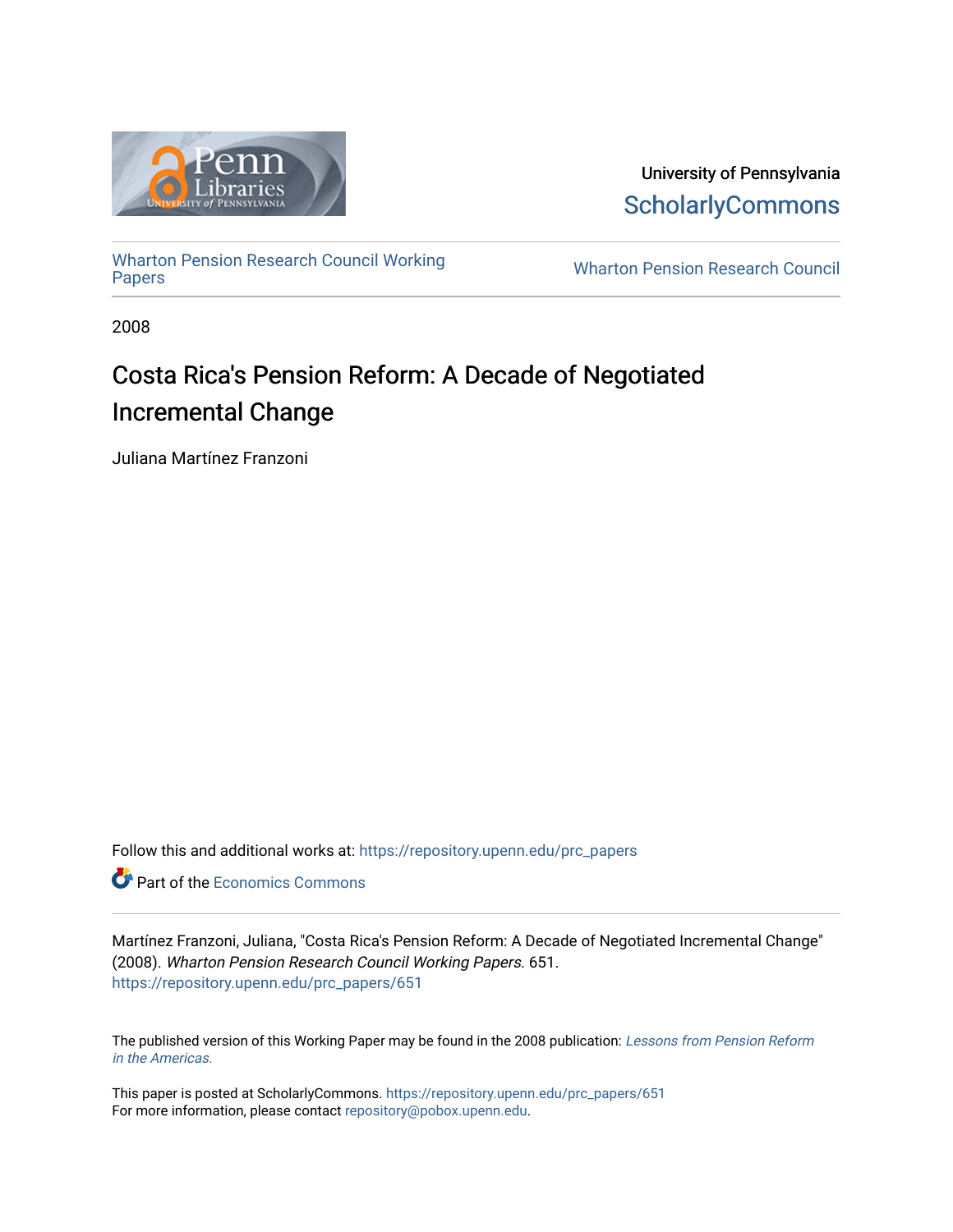# Costa Rica's Pension Reform: A Decade of Negotiated Incremental Change

# **Disciplines**

Economics

# **Comments**

The published version of this Working Paper may be found in the 2008 publication: [Lessons from Pension](https://pensionresearchcouncil.wharton.upenn.edu/publications/books/lessons-from-pension-reform-in-the-americas/)  [Reform in the Americas.](https://pensionresearchcouncil.wharton.upenn.edu/publications/books/lessons-from-pension-reform-in-the-americas/)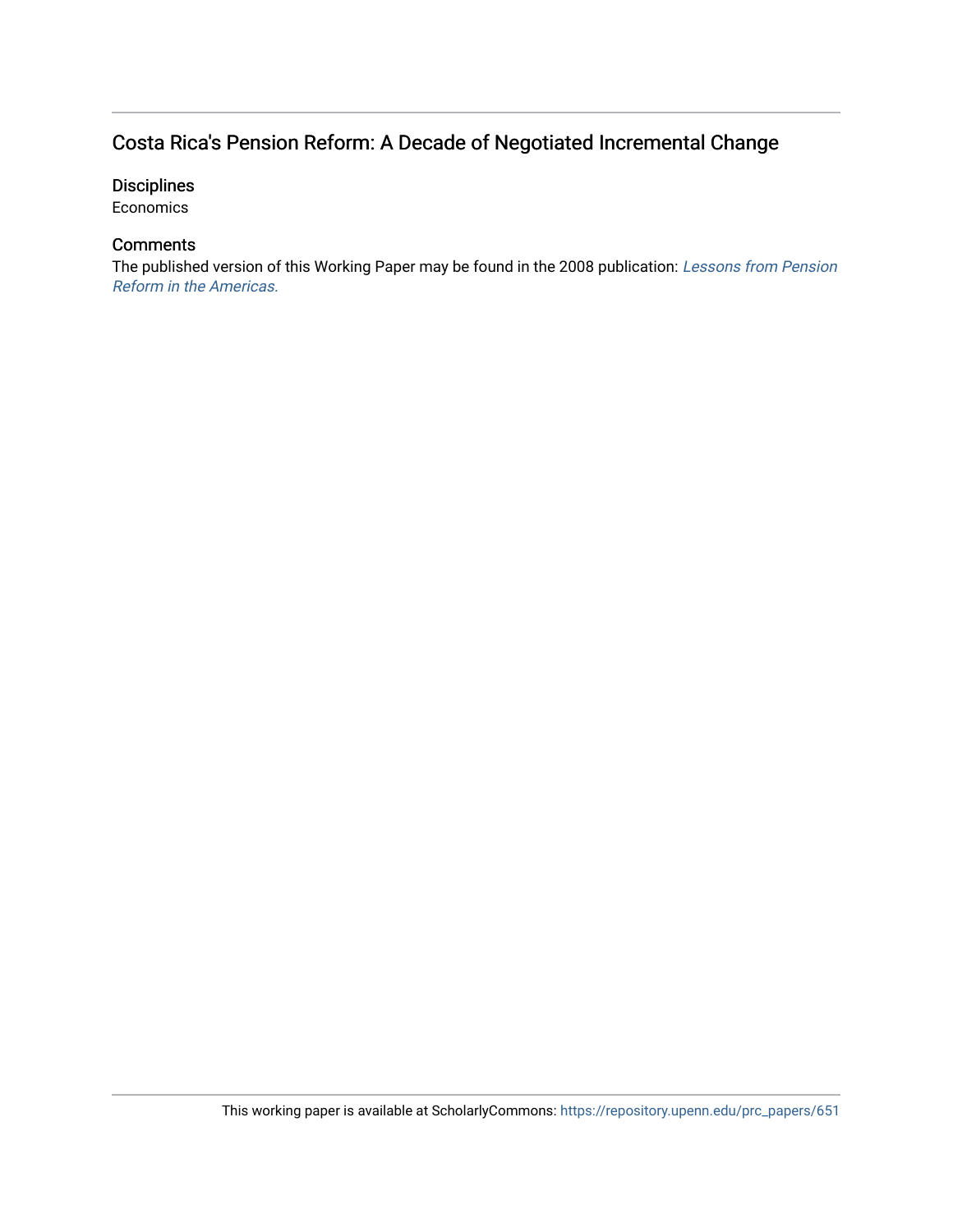*Chapter 12*

# *Costa Rica's Pension Reform: A Decade of Negotiated Incremental Change*

*Juliana Martínez Franzoni*

During the past two decades, Costa Rica has transformed its pension system and turned it into a 'mixed model' that combines collective and individual savings (Mesa-Lago 2004).<sup>1</sup> This chapter focuses on the structural reform approved in 2000 and in effect since May 2001 and the parametric reform approved in May 2005. The 2000 reform created a multipillar system, which included the Régimen de Invalidez, Vejez y Muerte (RIVM, or the Disability, Old-Age, and Survivorship Regime). The RIVM was created in 1943 and currently reaches nine out of every ten insured workers in the country. The 2005 parametric reform modified requirements and benefits of the RIVM and created new benefits while seeking to strengthen the collective capitalization system. Both reforms strengthened the administrative effectiveness of the RIVM.

This chapter discusses the main historical characteristics of the pension system, focusing on the RIVM; describes the political context for the design and adoption of the main reforms of the past five years; and explains both reforms in detail. It also examines the strengths and weaknesses of the implementation process and concludes with an exploration of tensions within the Costa Rican pension reform.

# *A Brief History of the Pension System in the Pre-reform Period*

In the early 1990s, 64.5 percent of salaried and 5 percent of nonsalaried workers were covered by all public pension systems compared to

A technical report commissioned by the Estado de la Nación (State of the Nation Project) provided me with the opportunity to organize the information regarding the 2005 reform process (Martínez Franzoni 2005*a*). I also thank Ana Catalina Ramírez for her meticulous support in completing information and bibliographic references, and Juan José Matamoros at SUPEN for his kind support in accessing and updating data. Stephen J. Kay and Tapen Sinha provided very helpful comments, and Stephen J. Kay patiently helped to edit a much longer version of this chapter. Flaws remain my own.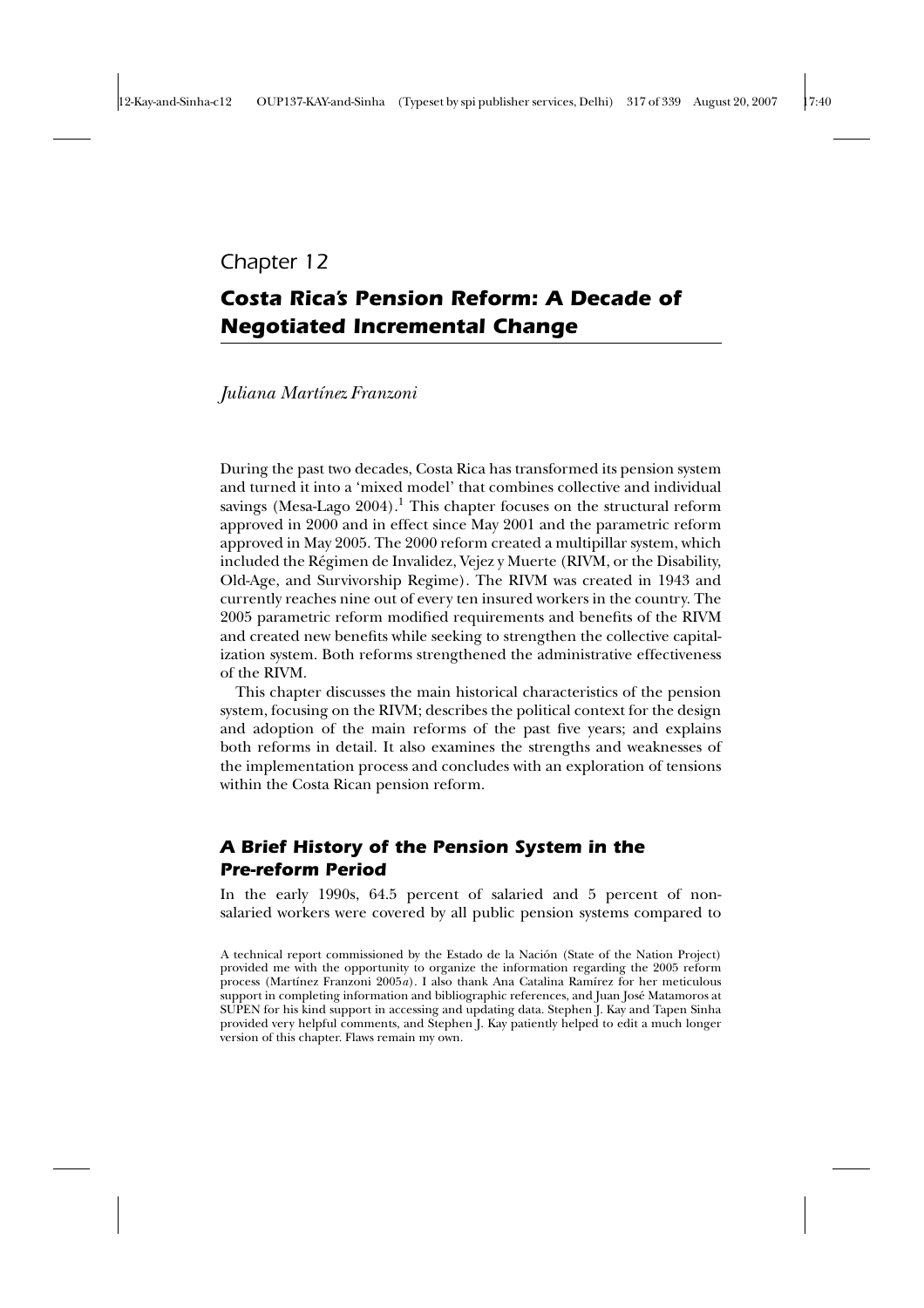56.8 percent of salaried and 21.7 percent of nonsalaried workers in 2004 (Estado de la Nación 2005). Of those covered in the early 1990s, the RIVM paid benefits for 75.9 percent of retirees and 94.7 percent of contributors (Sauma 2004), and provided 3 types of pensions: (*a*) old age, for those who made the required number of contributions; (*b*) disability, for those who were forced to stop working; and (*c*) survivorship, for dependent family members of deceased-insured workers [Law 17 (Article 19); (CCSS 1994)].

Nineteen special regimes were operating alongside the RIVM, which operated in the public sector from the 1980s to the mid-1990s and covered groups such as teachers, legislators, and workers in the judicial branch. These programs offered privileged benefits, had enormous actuarial disequilibria, and were financed by the national budget. They received fiscal subsidies and had a regressive distributive impact that stood in stark contrast to the general lack of protection for the low-income sectors (Martínez Franzoni and Mesa-Lago 2003).

As the 1990s progressed, things began to change. In 1992 the pension law passed; in 1995 the teachers' pension system was restructured; and in 1996 Law 7605 abolished the special regime for legislators, making them part of the RIVM system. In fact, these reforms incorporated all public workers, except teachers and workers in the judicial branch, into the RIVM.<sup>2</sup> For that reason, current RIVM coverage is much higher among insured workers than pensioners. However, the financial weight of the regimes financed by the national budget (including teachers and the judicial branch) continued to grow because it has had to honor obligations previously contracted by the government. As Figure 12-1 shows, while the relative weight of the RIVM decreased from 9.2 percent of social expenditures in 1990 to 8.1 percent in 2003, special regimes went from 10 to 15 percent of overall social expenditures in that same period, corresponding to 40 percent of total pension expenditures in 1990 and 52.8 percent in 2003.

In contrast to most Latin-American pension systems and the Costa Rican special regimes, the RIVM was created as a partially funded DB system (called Capitalización Parcial Colectiva (CPC)) and has never operated as a pure PAYGO system. It has functioned on a scaled-premium system with considerable reserves, which if invested well could fund the system's costs along with worker's contributions. However, in 1998 it became apparent that in the medium term the system would face an actuarial disequilibrium, primarily due to an imbalance between benefits and contributions.

Several factors led to the RIVM's disequilibrium, including demographic, labor, design, and administrative problems (Martínez Franzoni 2005*a*). In demographic terms, the country had completed its transition. In other words, life expectancy increased while infant mortality has decreased,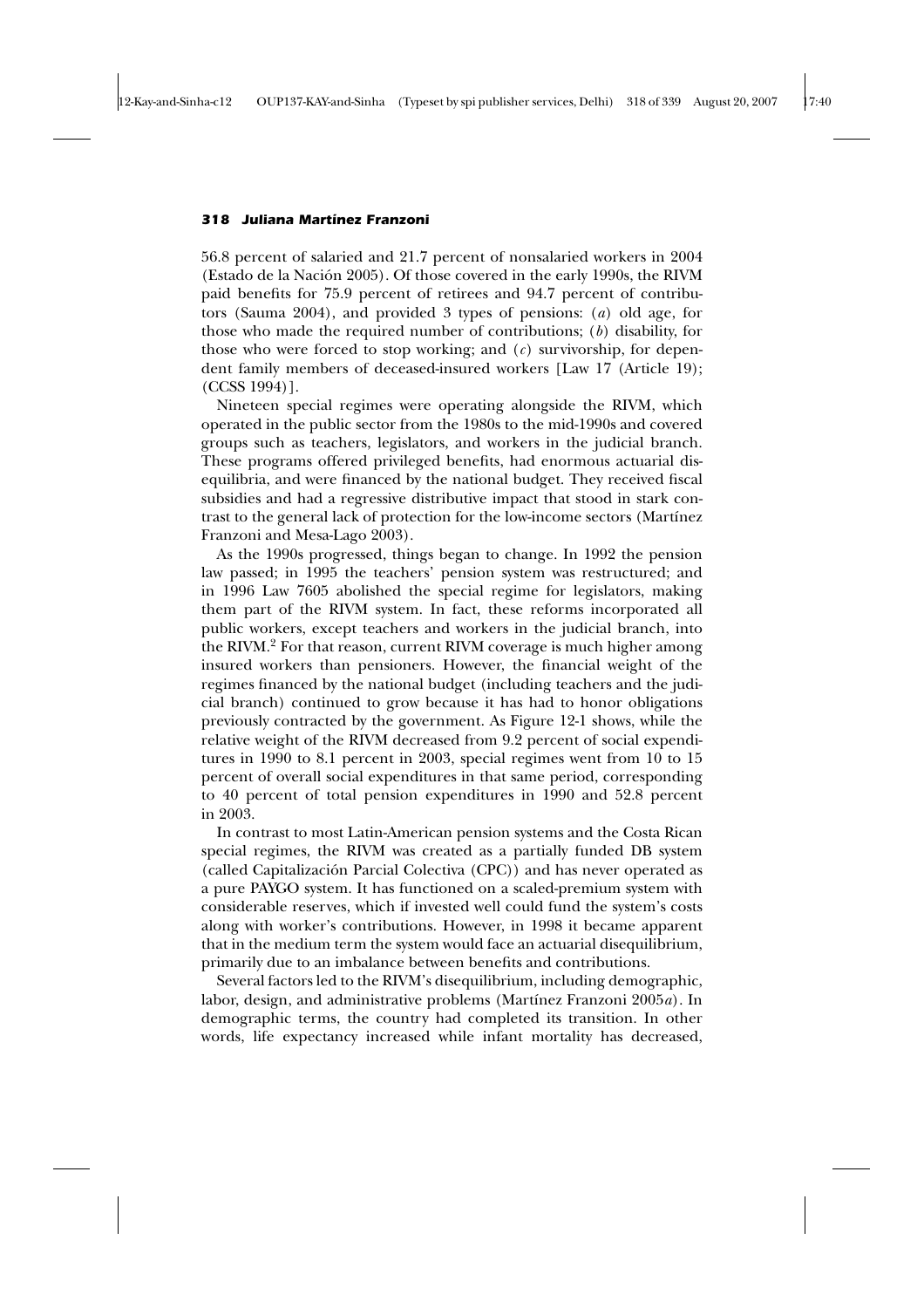

Figure 12-1. Structure and evolution of public social investments in contributive pensions (1990, 2003).

and, since 2001, population growth has been below the replacement rate (Estado de la Nación 2005). Today, there are 55 economically dependent people for every 100 paid workers. Toward 2018 the rate will be 44 per 100, and toward 2045 the composition of the dependent population will no longer be predominantly younger than 15 years but rather 65 years or older (Estado de la Nación 2003). This change will affect the labor market as well as pensions: while in 1970 there were thirty-two contributors per pensioner, in 2000 there were seven, and in 2040 there will be only three (CCSS 2004*a*, 2004*b*).

Regarding labor, the growth of the informal sector, which by definition does not contribute to social security, weakened the system's finances. In 2003 five out of every ten new jobs were informal, three were formal, and two were agricultural (formal or informal) (Sauma 2003). Between 1990 and 2002, an average of 25,000 formal jobs and 20,000 informal jobs were created every year (Estado de la Nación 2003). Although informal sector employment is not necessarily low-wage work, a significant proportion of workers has not contributed to social security—not because they earn subsistence wages but rather because they lack information, do not see the point, or try to get a 'free ride'. In fact, 45 percent of all informal workers who have not contributed to social security (of which 7 of 10 are salaried) are fully capable of contributing, while the remaining 55 percent (of which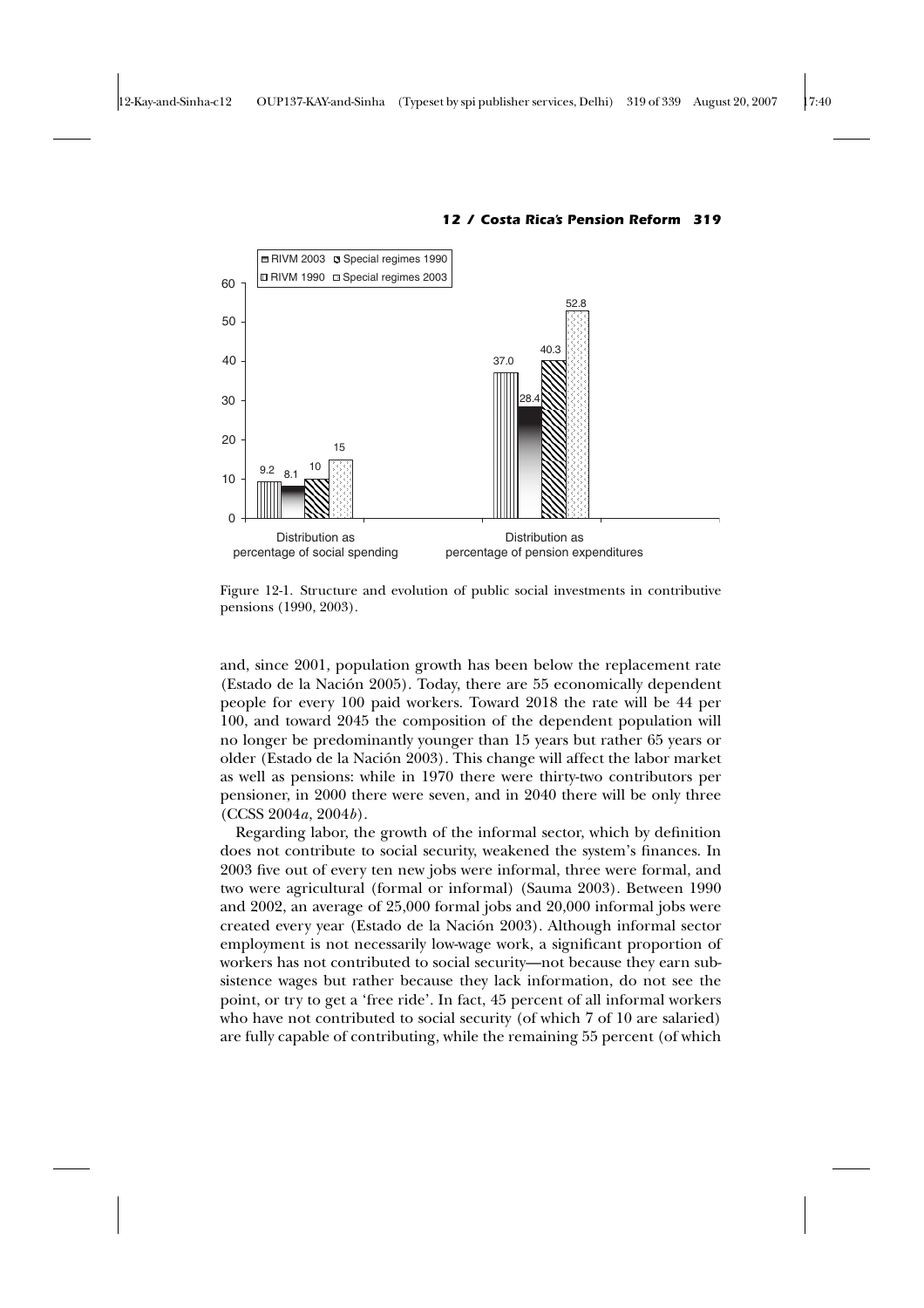7 of 10 are self-employed) are partially capable (Trejos 2003). (Evasion among those workers with full contributory capacity was also indicative of the RIVM's administrative inefficiency.) The limited number of workers making regular contributions increased the demand for noncontributory pensions. Those below the poverty line could request noncontributory pensions from the Régimen No Contributivo (RNC, or Non-Contributory Pension Regime)—benefits equivalent to a basic food basket, insufficient for covering basic needs like housing, clothing, and transportation (CCSS 1995). In 2002, the RNC covered less than half of the target population (44.5%) and had an 11,000-person waiting list, primarily because the Ministerio de Hacienda (Ministry of the Treasury) cut resources due to the fiscal deficit (Castillo, Uzaga, and Carmona 2002; Durán 2002). Thus, the Caja Costarricense del Seguro Social (CCSS, or Social Security Agency) was granting one pension for every two retirement or survivorship applications, and it frequently takes years for an application to be processed (Martínez Franzoni and Mesa-Lago 2003).

Among the design issues that led to disequilibrium is the replacement rate, which remained at 60 percent nominal since the RIVM's creation. The rate was based on the highest 48 monthly salaries out of the last 60, with an additional 1 percent for every additional year of contributions over 240 contributions and a floor and ceiling fixed periodically by the CCSS board of directors. This formula encouraged underreporting of income during most of a person's working life (especially in the private sector) and overreporting (public as well as private) during the 5 years prior to retirement. The general contribution from its creation through 2005 was 7.5 percent, divided among workers, employers, and the government and distributed according to whether workers were salaried or self-employed and according to the degree of qualification of the self-employed (see Table 12-1).

Administrative weaknesses are apparent not only in the high levels of evasion but also in the way the system handled increased longevity of the population combined with stagnant rates of contributions.<sup>3</sup> The system is regressive to the extent that the higher the income level, the higher the amount of resources required from the collective fund. Because workers making fewer than 240 contributions were ineligible for old-age pensions, even at a reduced rate, they had an incentive to seek disability pensions. This situation resulted in more people receiving disability than old-age pensions, reaching a proportion comparable to a country at war (CCSS 2005*a*). It also reflected political clientelism and influencetrafficking; workers had to know the right people to access disability pensions.

The following reforms were designed to correct many of these problems.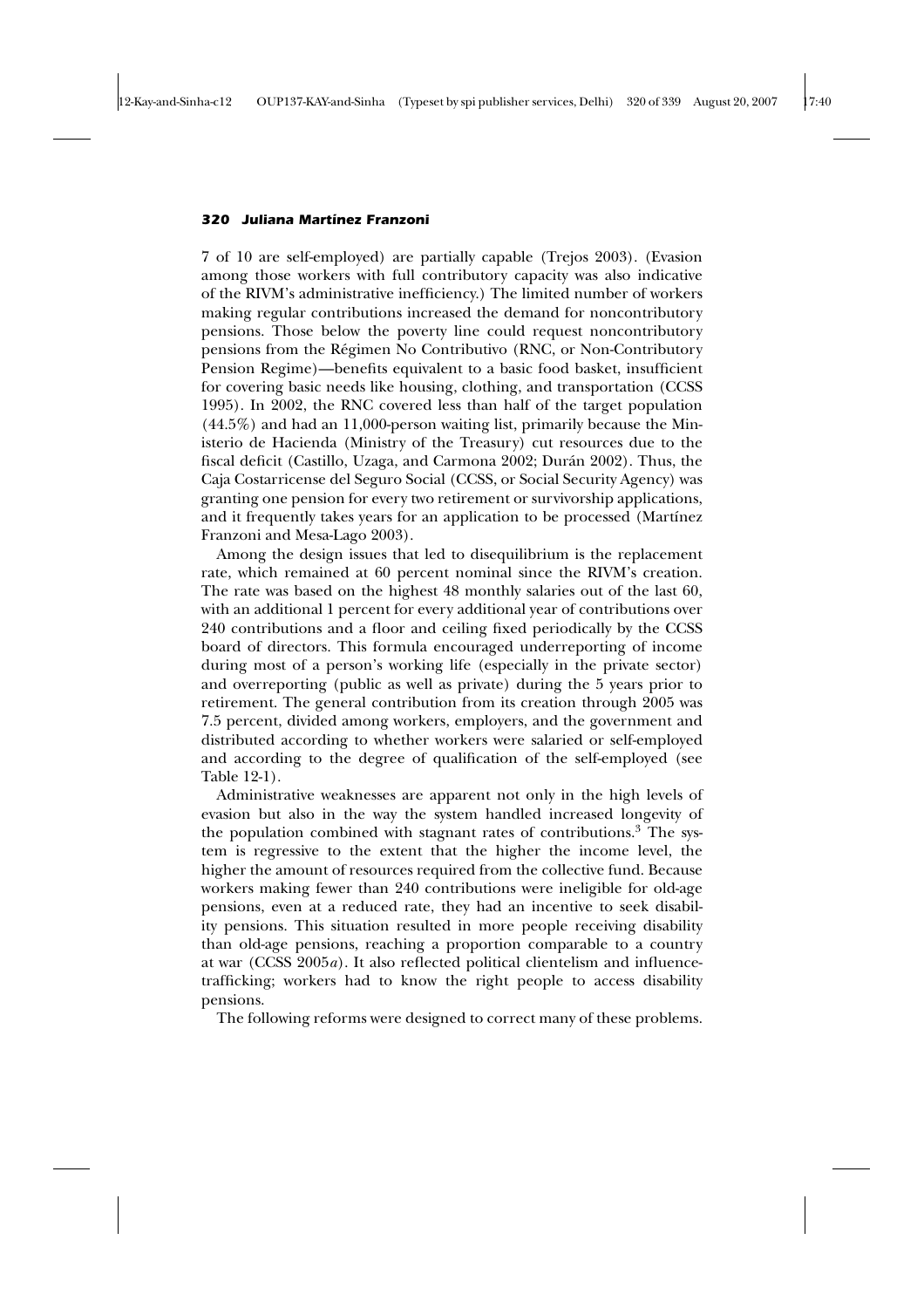| Contributor | <i>Salaried</i>         |               |              | Independent                   | <i>Insured without</i><br>Remuneration |
|-------------|-------------------------|---------------|--------------|-------------------------------|----------------------------------------|
|             | <b>First Pillar IVM</b> | Second Pillar | <b>Total</b> | <b>First Pillar IVM</b>       | Second Pillar                          |
| Employers   | 4.75                    | 1.75          | 6.50         | n/a                           | n/a                                    |
| Workers     | 2.50                    | 2.50          | 5.00         | 7.25                          | $5.5 - 7.25$                           |
|             |                         |               |              | (State $0-2.5$ ) <sup>a</sup> | (State $0-1.75$ )                      |
| State       | 0.25                    | 0.00          | 0.25         | 0.25                          | 0.25                                   |
| Global      | 7.50                    | 4.50          | 12.00        | 7.50                          | 7.50                                   |

Table 12-1 Contributions by Contributors, Pillars, and Type of Insurance as Percentage of Total Salary (2003)

*Source*: Law 17, Article 33.

*<sup>a</sup>* Proportions established according to CCSS 2000.

# *Political Scenarios That Motivated the Reforms*

Both the 2000 and 2005 reforms—as well as the creation of social security took place under Social-Christian governments, now grouped under the Partido Unidad Social Cristiano (PUSC, or the Social-Christian Unity Party). The reforms can be considered consecutive since the second one facilitated changes the first one had not been able to make. Both reforms were planned by both government authorities and civil organizations, and they began after a failed reform effort, for which the Partido Liberación Nacional (PLN, or the National Liberation Party), under the José Figueres Olsen Administration (1998–2002), failed to get the approval of unions. In addition, unions supported both reforms, even though they had historically opposed adjustments to RIVM requirements and benefits and were ideologically opposed to the creation of a system of individual capitalization.

# *The 2000 Structural Reform: Creation of the Multipillar System*

The prelude to the 2000 reform was the conflict that took place under the social-democratic Figueres administration (1994–8). Figueres opposed the Chilean-style reform promoted by the World Bank and proposed instead a modification to RIVM benefits and requirements, combined with the creation of a complementary individual savings pillar (Rodríguez and Durán 1998). However, the proposal did not get very far. In 1996, union demonstrators took over CCSS headquarters to show their opposition, particularly to the increase in the retirement age and the reduction in the replacement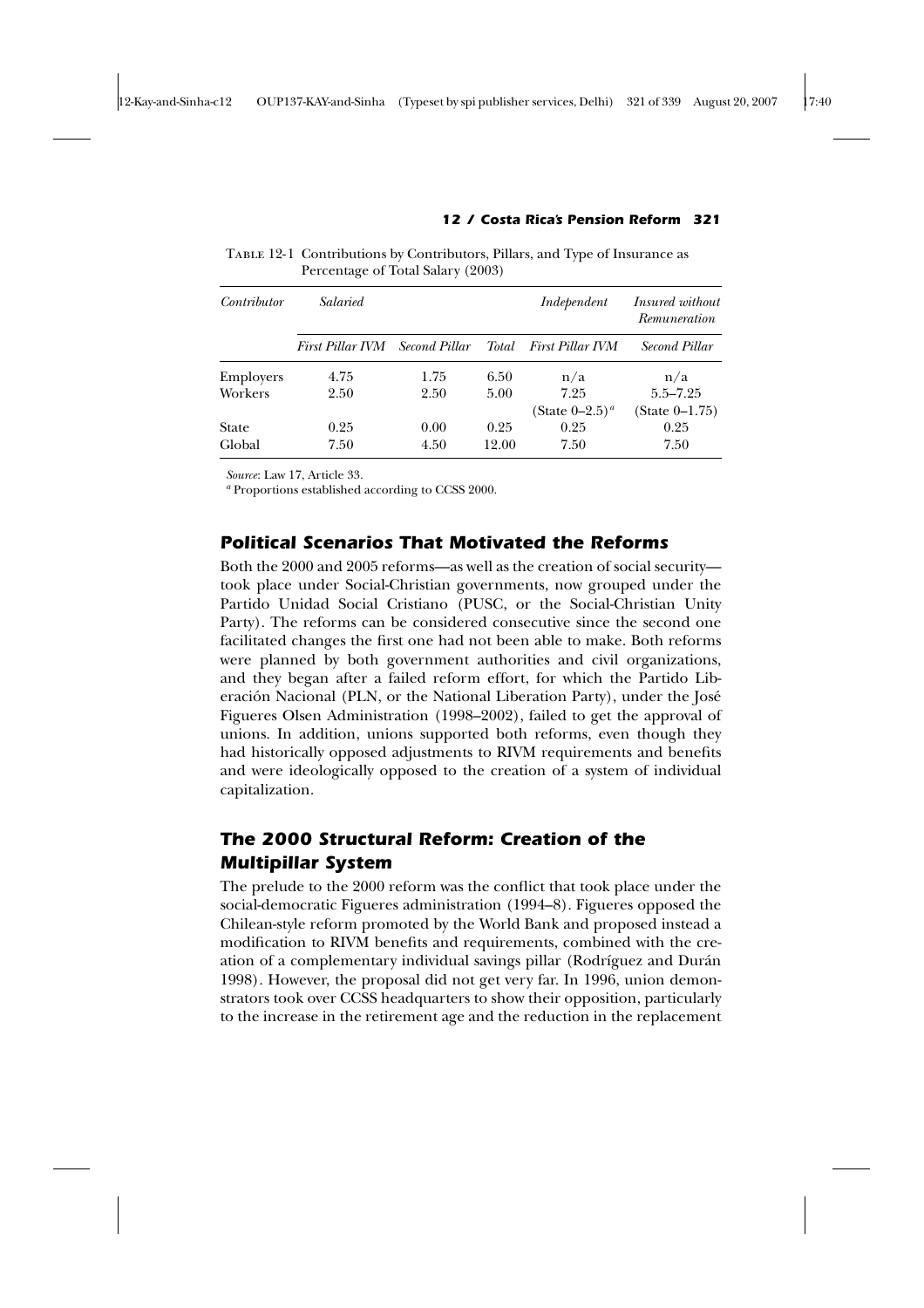rate. They demanded that the government should improve the collection of social security fees and the financial management of RIVM investments before undertaking such drastic measures.

In 1998 Miguel Ángel Rodríguez won the presidential election by a narrow majority. His agenda included an ambitious set of economic reforms that would liberalize the telecommunication and electricity markets and incorporate private administrators in the management of mandatory complementary pensions. To that end, Rodríguez convened the Foro de Concertación Nacional (FCN, or the National Bargaining Forum) to begin negotiations about these issues. Government, business, and labor representatives whose organizations were represented in the CCSS board of directors participated, as did women's organizations and other groups representing new social movements. Although the government expected the FCN to strengthen support for its reform proposals, the alliance of organizations opposed to the reform actually grew stronger. To handle the opposition, the government changed the rules of the game, going from requiring a consensus to requiring a majority vote (Castro Méndez 2000). Still, in that volatile political environment, the pension reform unexpectedly survived, unlike all the other issues debated.

In September 1998 the pension agreement was the only one of the 96 agreements in the FCN's final report supported by all its members (Mesa-Lago 1998). Nevertheless, the law drafted in the legislature was far different from the one agreed on by the FCN, so revisions and intense deliberations in the Legislative Assembly went on for more than a year (Castro Méndez 2000). Finally, February 2000 saw the passage of the Ley de Protección al Trabajador (LPT, or Worker's Protection Law), which incorporated virtually all the agreements of the FCN (Law 7983).

The reformed pension system took effect in May 2001. Most notably from the government's perspective, the LPT omitted changes that the government had sought, including an increase in the retirement age and number of required contributions, and a replacement rate reduction. These parametric changes had been opposed by unions, cooperatives, women's organizations, and even the *solidaristas*, <sup>4</sup> which instead demanded, and achieved, long-expected measures to improve the administrative efficiency of the CCSS. Among measures aimed at collecting social security revenues were nonjudicial mechanisms, such as denying government contracts or shutting down firms not honoring social security contributions. Unions also agreed to create the capitalization pillar proposed by the government and the business sector, while the government agreed that pension fund administrators could be from either the public or private sectors (Jiménez 2000).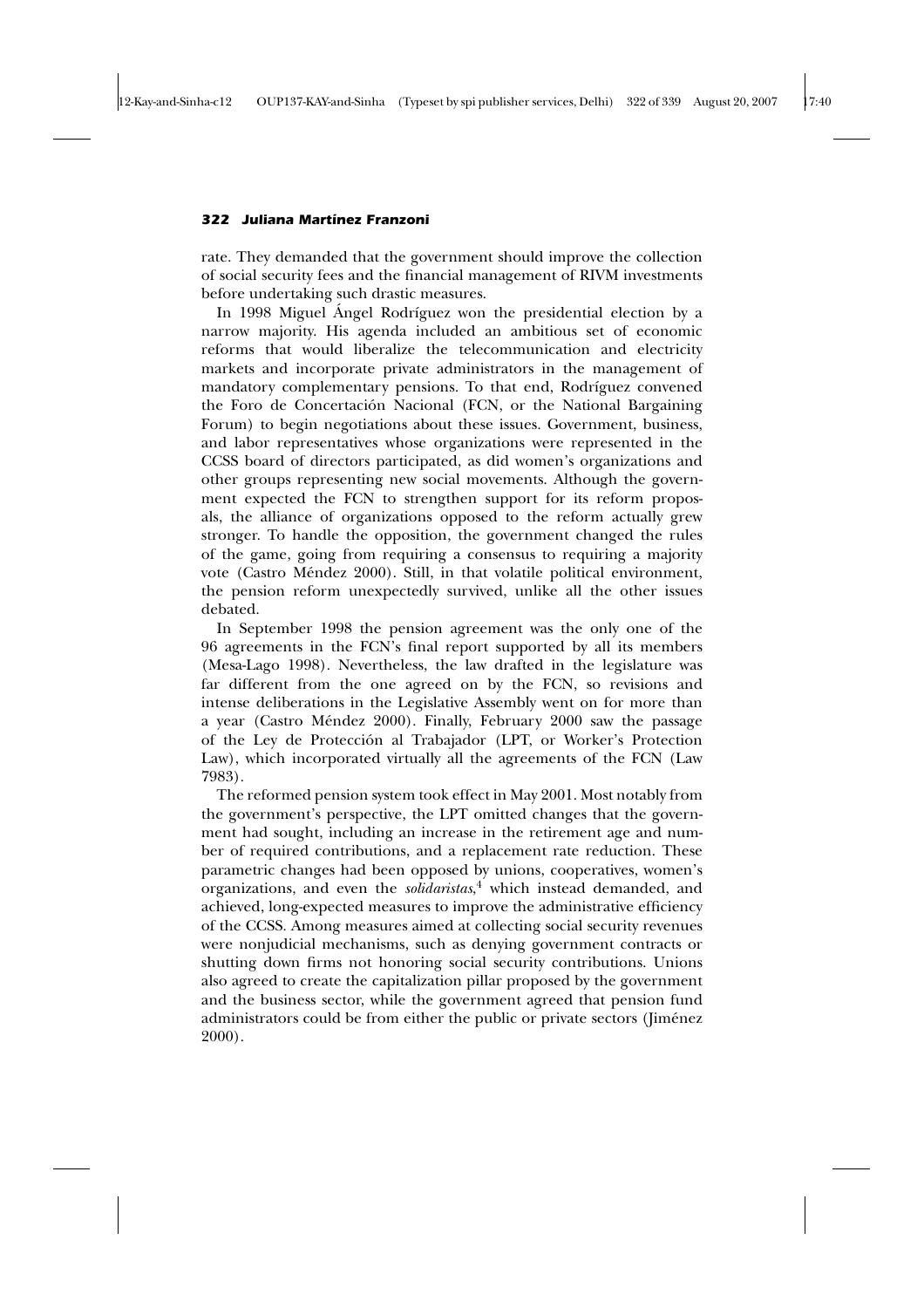# *The 2005 Parametric Reform: Strengthening the RIVM*

On February 18, 2004, the CCSS released its report on RIVM finances, forecasting that in 2005 contributions would be insufficient to finance pensions, interest from the reserves would be insufficient to pay pensions in 2015, and the fund itself would collapse in 2022. The ILO later confirmed this projection but forecasts that the collapse would hit instead in 2027. To address this financial problem, pension officials at the CCSS proposed creating a round of bilateral talks with interested civil society organizations largely representing businesses and workers. Cooperatives and unions persuaded that the CCSS board of directors to create instead an advisory commission to identify proposals for re-establishing the financial sustainability of the RIVM. The brand-new Social Commission, also referred to as the Comisión Técnica Institucional (or the Institutional Technical Commission), would provide input to the CCSS board of directors ahead of any decision (Comisión Técnica Institucional 2004). This commission was made up of representatives from public institutions, chambers of commerce, and labor. Women's organizations and two public institutions, the Defensoría de los Habitantes and the Superintendencia de Pensiones (SUPEN, or Superintendency of Pensions), also participated as nonvoting members.

During the first four months after the commission's creation, external advisers and the CCSS assessed different aspects of the actuarial equilibrium. The ILO played a key role as an independent arbiter concerning the actual financial situation of the RIVM in order to reduce the initial distrust among some of the parties. Although projections varied by five years, the ILO validated key assumptions of the CCSS projections and, more importantly, helped civil society representatives understand why a parametric reform was much needed.

As mentioned above, longevity had increased—17 years since the 1960s while the overall contribution to the RIVM had remained fixed at 7.5 percent since 1943. To compensate for this disparity, all parties agreed to increase contribution rates. They also agreed to discuss pension benefits for individuals retiring with more contributions than required. Based on these initial agreements, each sector defined what was or was not negotiable.<sup>5</sup> The main disagreements were over replacement rates. $6$  The ILO's representative proposed an alternative, eventually supported by all parties, that would scale pension replacement rates according to workers' earnings; that is, the higher the income, the lower the replacement rate, and vice versa.<sup>7</sup>

The ILO's advisers created a working group, the Grupo Técnico para la Reforma de IVM (or the Technical Group) that worked with representatives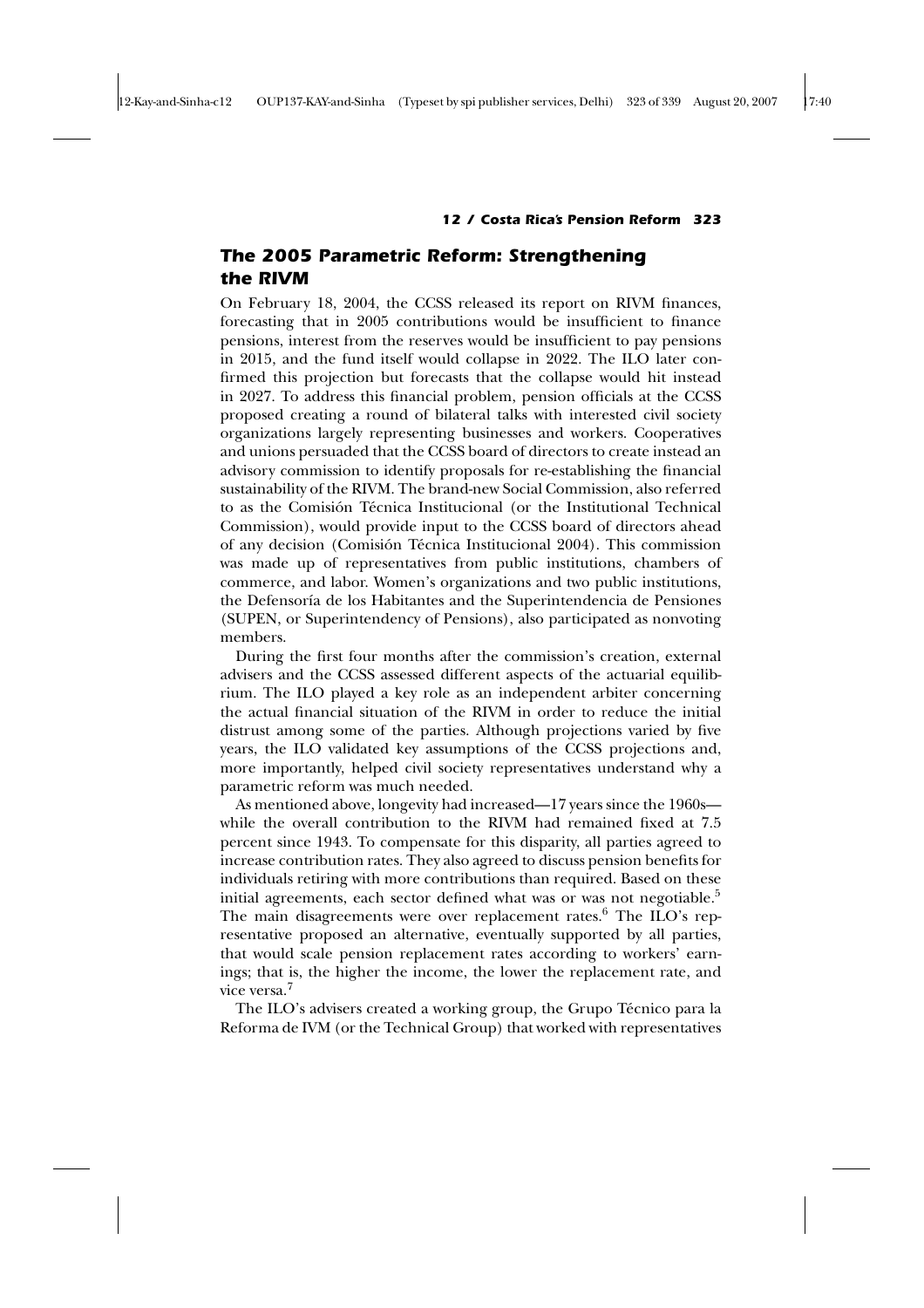from public institutions and civil organizations (but not the business sector or the *solidaristas*) to consolidate all of the measures that had been proposed up to that point (Grupo Técnico para la Reforma de IVM 2005). In 1995, after several meetings, the CCSS board of directors approved the proposal developed by the Grupo Técnico and supported by the Social Commission, with minor modifications. Table 12-2 compares the proposals in detail. The CCSS Pensions Management and Actuarial departments (not the government or the board of directors) had to retreat from a more severe adjustment in replacement rates and ended up maintaining different retirement ages for men and women.

### *Main Characteristics of the Adopted Reforms*

The sections below explain the structural reform of 2000, address changes in requirements and benefits of the 2005 reform, and summarize measures adopted to improve administrative efficiency in both 2000 and 2005.

# *The 2000 Structural Reform <sup>8</sup>*

After 2000, the LPT reform reorganized pensions around three complementary pillars, each based on five main parameters: (*a*) retirement age, (*b*) percentage of contribution, (*c*) number of contributions, (*d*) reference salary, and (e) pension replacement rates (FCN 1998). The percentage of contribution is distributed only among insured (third pillar), between employers and workers (second pillar), or among employers, workers, and the government (first pillar). The pillars are combined according to whom they cover: salaried population (first, second, and third pillars), selfemployed (first and third pillars), or population in poverty (RNC) (see Figure 12-2).

The first pillar is DB and mandatory for salaried workers. With the passage of the LPT, it was set to become mandatory for self-employed workers as well. The second pillar is complementary, with mandatory DCs for salaried workers. The third pillar is complementary and voluntary, available to any person, employed or not. The RNC, targeted at people living below the poverty line, universalizes the first pillar for those aged 65 years and older who do not receive a contributive pension.

The first pillar is administered by the CCSS, the judicial branch, the Junta de Pensiones y Jubilaciones del Magisterio Nacional (National Teachers Assembly for Pensions and Retirement), the Instituto Nacional de Seguros (INS, or the National Insurance Institute), and, in the case of the transition system, the ministries of Labor and the Treasury. The second and third pillars are administered by corporations created by public (such as the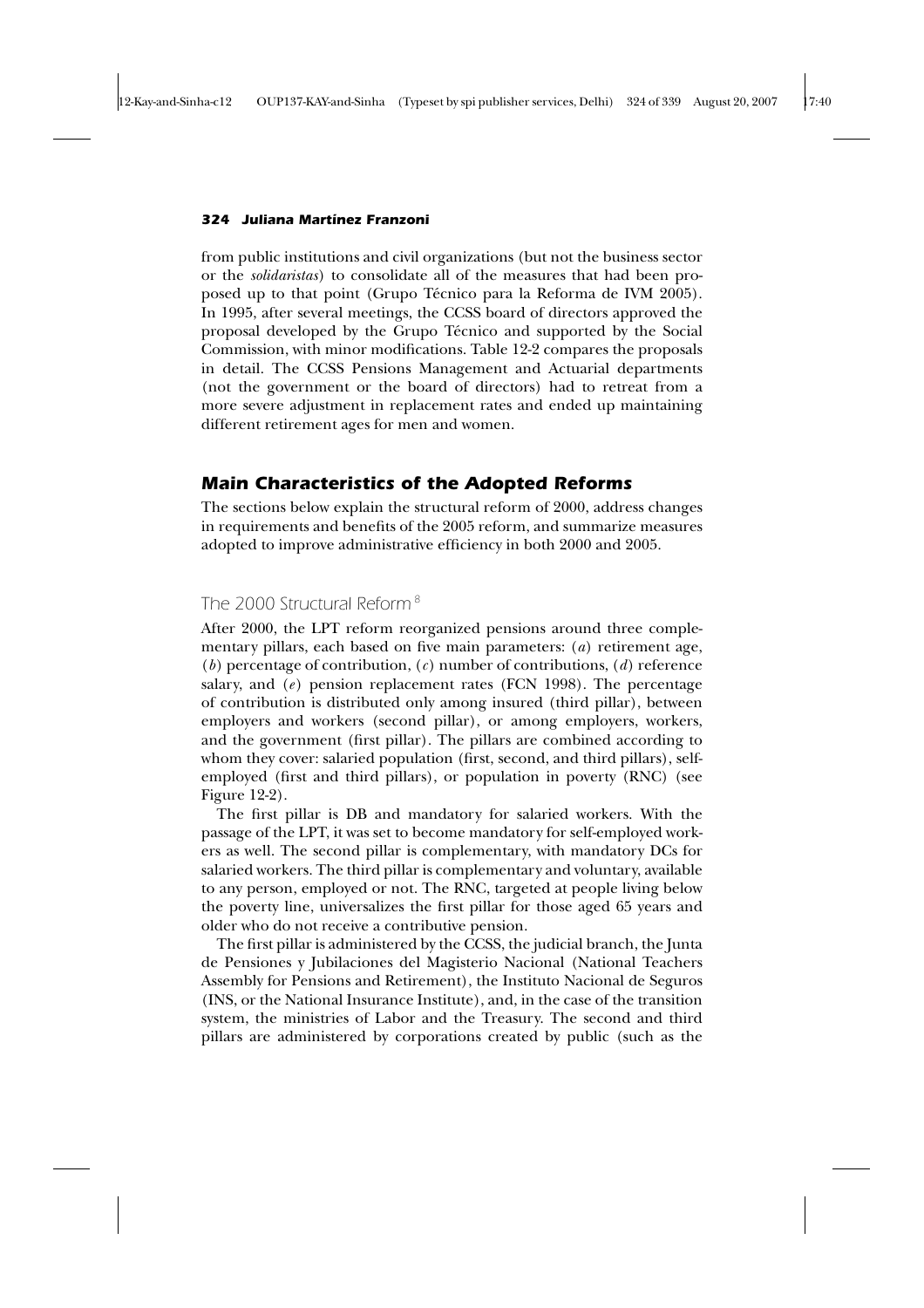|                                          | TABLE 12-2 Proposed and Adopted Measures for IVM Parametric Reform |                                                    |                                                  |                                                  |
|------------------------------------------|--------------------------------------------------------------------|----------------------------------------------------|--------------------------------------------------|--------------------------------------------------|
| Measures                                 | Pre-reform                                                         | Measures Proposed by the<br><b>Business Sector</b> | Measures Proposed by Labor<br>Organizations      | $A$ pproved                                      |
| (a) Normal retirement                    |                                                                    |                                                    |                                                  |                                                  |
| Retirement age                           | 65                                                                 | 65                                                 | 65                                               | 65                                               |
| Number of monthly<br>contributions       | 240                                                                | 300                                                | 300                                              | 300                                              |
| Contribution                             | 7.50%                                                              | $10.5\%$ in 30 years;                              | $10.5\%$ in 30 years;                            | $10.5\%$ in 30 years;                            |
| (distributed in a                        |                                                                    | adjusted 0.5% for                                  | adjusted 0.5% for                                | adjusted 0.5% for                                |
| tripartite form)                         |                                                                    | every 5 years                                      | every 5 years                                    | every 5 years                                    |
| Reference salary                         | Best 48 out of last 60                                             | Last 240                                           | Last 240                                         | Last 240                                         |
| Real replacement rate<br>(with 25 years) | 56.55%                                                             | 46.05%                                             | Scaled, 58.70-46.50%                             | Scaled, 58.70-46.50%                             |
| Real additional amt after 0.87%          |                                                                    | $1.30\%$                                           | $1.30\%$                                         | $1\%$                                            |
| 240 installments                         |                                                                    |                                                    |                                                  |                                                  |
| (b) Early retirement                     |                                                                    |                                                    |                                                  |                                                  |
| <b>B.1 With more</b>                     | MRA differentiated by                                              | Same requirements for                              | MRA differentiated by                            | MRA differentiated by                            |
| contributions                            | sex; 60 years for                                                  | men and women                                      | sex; women make six                              | sex; women make six                              |
|                                          | women and 62 years                                                 |                                                    | fewer monthly                                    | fewer monthly                                    |
|                                          | for men                                                            |                                                    | contributions than                               | contributions than                               |
|                                          |                                                                    |                                                    | men for all early                                | men for all early                                |
|                                          |                                                                    |                                                    | retirement                                       | retirement                                       |
| <b>B.2 With lower total</b>              | None                                                               | Only table for men and                             | Differentiated table with<br>$0.5\%$ in favor of | Differentiated table with<br>$0.5\%$ in favor of |
| pension                                  |                                                                    | women                                              | women                                            | women                                            |
|                                          |                                                                    |                                                    |                                                  |                                                  |

Table 12-2 Proposed and Adopted Measures for IVM Parametric Reform  $\mathbf{a}$  $\tilde{\mathsf{p}}$  $\mathbf{r}$  $\tilde{m}$ **c** l,  $\Delta$  $\epsilon$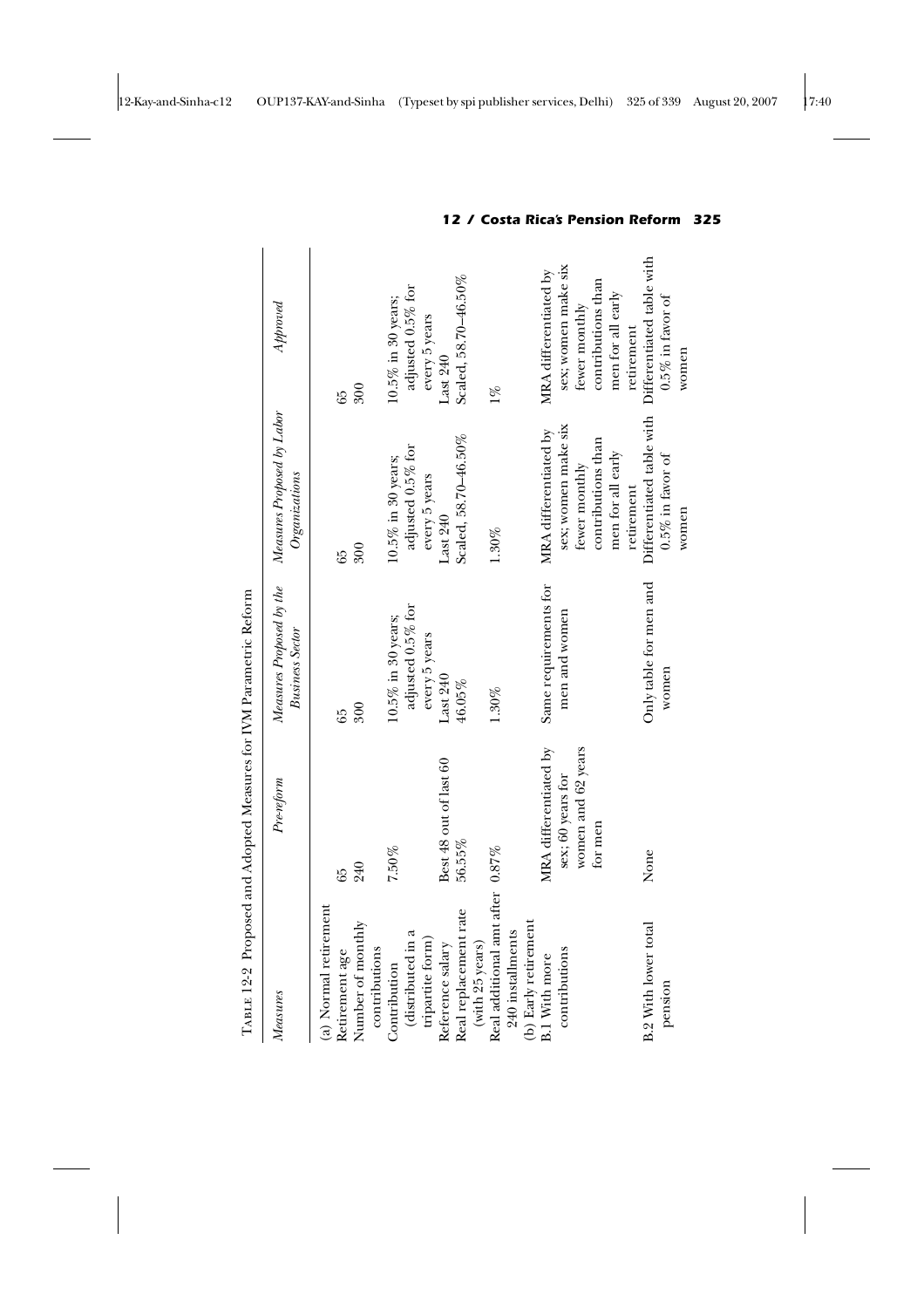| $T$ ABLE 12-2 ( <i>Continued</i> )                                                                                                                                                                                                                                |            |                                                                                                                         |                                                                                                                                                  |                                                                                                                                |
|-------------------------------------------------------------------------------------------------------------------------------------------------------------------------------------------------------------------------------------------------------------------|------------|-------------------------------------------------------------------------------------------------------------------------|--------------------------------------------------------------------------------------------------------------------------------------------------|--------------------------------------------------------------------------------------------------------------------------------|
| Measures                                                                                                                                                                                                                                                          | Pre-reform | Measures Proposed by the<br><b>Business Sector</b>                                                                      | Measures Proposed by Labor<br>Organizations                                                                                                      | $A$ pproved                                                                                                                    |
| None<br>None<br>required contributions<br>those who contributed<br>for normal retirement<br>high-income sectors<br>high-income sectors<br>Reduced pension for<br>(c) Reduced pension<br>but did not reach<br>Incentives to make<br>(d) Measures for<br>contribute |            | effective pension floor<br>after 75% with 180<br>Eliminating pension<br>Yes, proportional to<br>installments<br>ceiling | Establishing contribution Pension management<br>effective pension floor<br>after 75% with 180<br>Yes, proportional to<br>installments<br>ceiling | effective pension floor<br>after 75% with 180<br>developed specific<br>Yes, proportional to<br>incentive plans<br>installments |
| Source: CCSS (2004b) CCSS (2005a) Digrip Oficial La Gareta (2005) and Crupo Técnico para la Reforma de IVM (2005)                                                                                                                                                 |            |                                                                                                                         |                                                                                                                                                  |                                                                                                                                |

TABLE 12-2 (Continued)

*Sources*: CCSS (2004*b*), CCSS (2005*a*), *Diario Oficial La Gaceta* (2005), and Grupo Técnico para la Reforma de IVM (2005). Sourtes: CCSS (20040), CCSS (20030), L<br>Note: MRA = minimum retirement age. *Note*: MRA = minimum retirement age.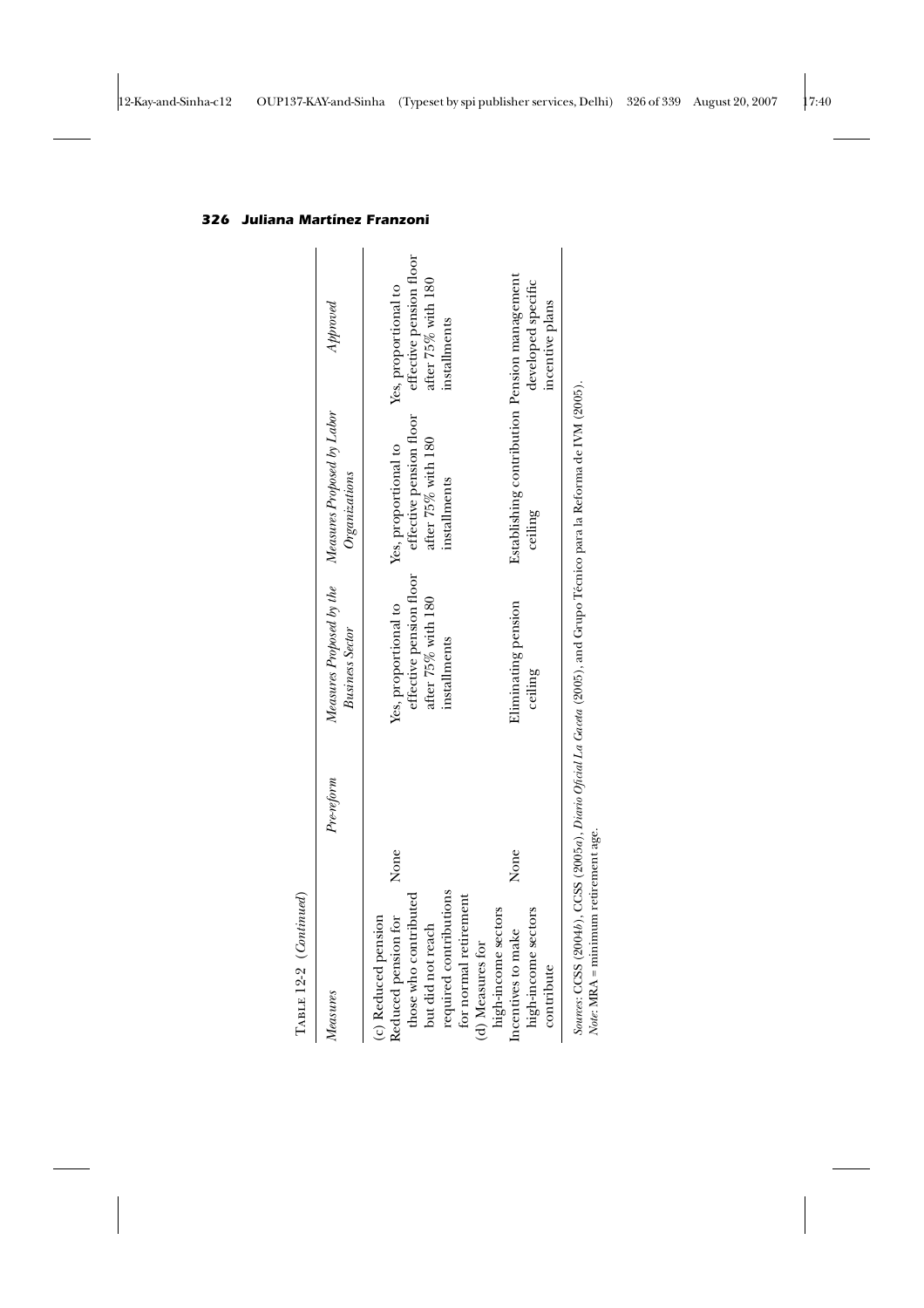

Figure 12-2. Multipillar system.

CCSS, Bancredito and Banco Popular) and private institutions. All are regulated by the state (Law 7983).

#### *The First Pillar*

Besides the RIVM, only four regimes provide first-pillar pensions: the judicial branch, the Régimen del Magisterio Nacional (teachers regime), the INS, and the transitional regime, financed by the national budget and closed to new contributors. Having relatively few special first-pillar regimes is a positive step, especially by Latin-American standards, toward achieving equal universal benefits because standard rules apply to as many people as possible. The two special regimes for judges and teachers have contribution and benefit rates higher than those in the RIVM.<sup>9</sup>

Formally, the RIVM promotes universalization and, along with the LPT, mandates insurance for self-employed workers (Law 7983). To that end, it offers both individual and collective insurance<sup>10</sup> and provides voluntary insurance to the non-EAP such as housewives and students.

#### *The Second Pillar*

The second pillar was created by the LPT as a mandatory complement to the first pillar for the salaried population. It is an individual capitalization regime—Fondo Obligatorio de Pensión Complementaria (FOPC, or Mandatory Complementary Pension Fund)—funded by 4.25 percent of a worker's total salary, with 3.25 percent coming from employers and 1 percent from workers (Article 9). Funding did not increase payroll taxes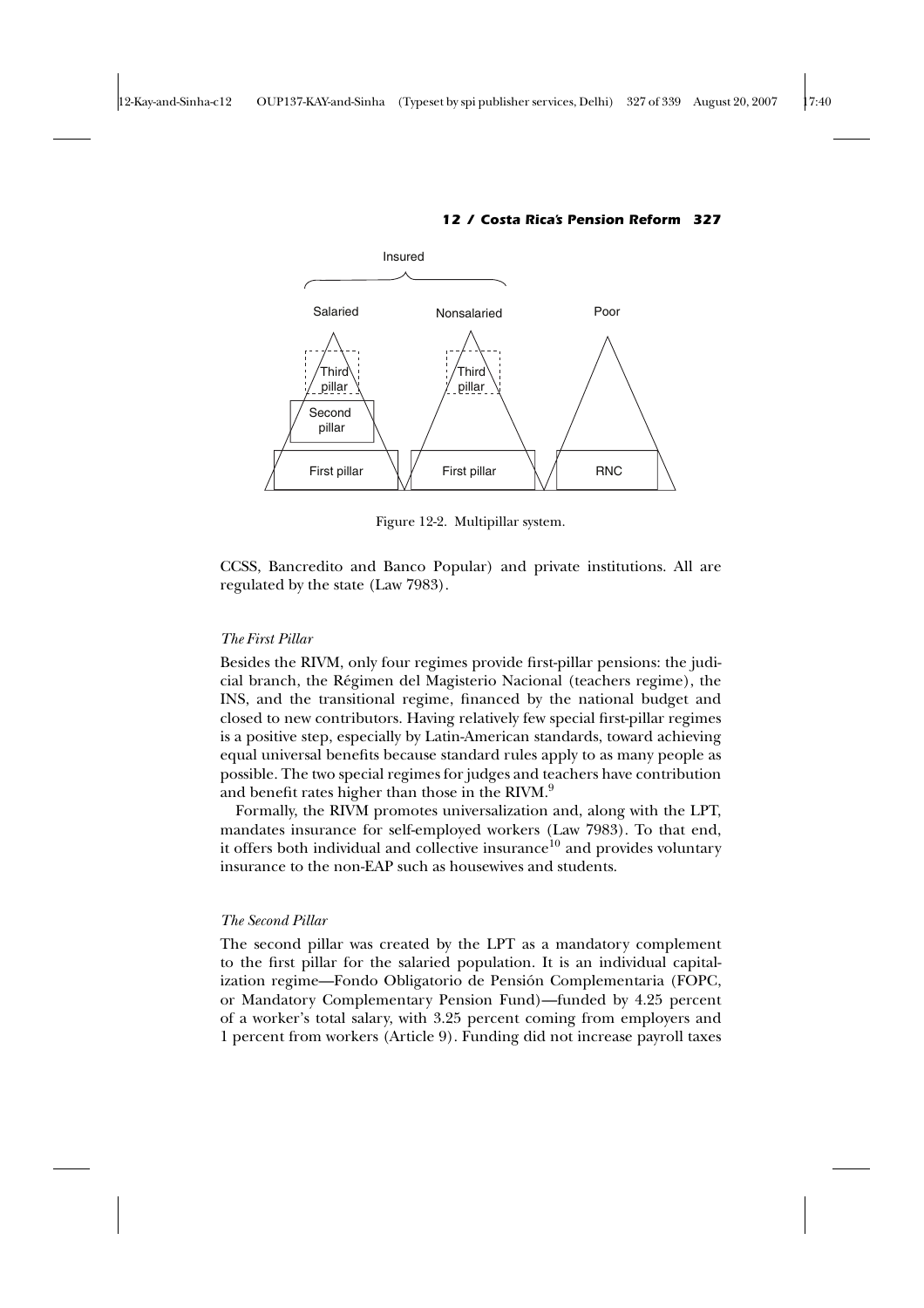since contributions already made for other purposes were reallocated (Article 48). According to estimates, the FOPC will allow a replacement rate between 15 percent (for workers averaging less than 9 years of contributions) and 20 percent (for workers averaging 9 years or more of contribution) (SUPEN 2004).

The second pillar's funds are tax-exempt and belong to the insured, as is the case with third-pillar funds (see below). Workers can receive benefits as a life annuity or permanent annuity (Articles 68 and 73). The life annuity constitutes a monthly pension, from the day of the worker's retirement until his or her death (Articles 22–5 and Transitorio XIII). When the pensioner dies, the heirs do not receive any pension. The permanent annuity provides a pension during a period previously established with the insured—once it expires, the pension stops—along with an optional complementary disability and survivorship regime (Articles 27–9). If the pensioner dies before the end of this period, the total accumulated balance would be given to the beneficiaries (Article 29).

The LPT gives workers freedom of choice among administrators according to the limits and regulations determined by the SUPEN (Articles 2, 9, and 11). The administrators can be either privately or publicly owned firms and must be authorized by the SUPEN to operate.<sup>11</sup> They can be public institutions, public banks, social organizations, private banks, or occupational funds. The occupational funds created by state institutions or private companies can also become administrators (Article 75).

Since 2003 commissions have been assessed on both contributions and returns. Commissions range between 2 and 4 percent of a worker's contributions and between 6 and 8 percent of returns (SUPEN 2006).

In December 2006 there were eight administrators, six utilities to public banks and two to private banks (two of the original private administrators had merged). Workers who do not choose a fund are assigned to a designated public-sector administrator. Of the 1,542,151 affiliates in December 2006, 88 percent were with the state-owned public funds, Popular Pensiones and BN Vital (54.3 and 20.6%, respectively). Among privately held administrators, Interfin-Banex had the most affiliates, with less than 10 percent of the total (see Table 12-3).

Investments are mostly directed toward the public sector (85%). The law requires administrators to invest at least 15 percent in institutions belonging to the National Housing Financial System, which offers returns equivalent to the average return of other investments (Article 61).

If an administrator declares bankruptcy, an affiliate selects another administrator or is automatically assigned to one if he or she makes no selection (Article 44). If the administrator's assets are not enough to honor its obligations, the government must cover the remaining contributions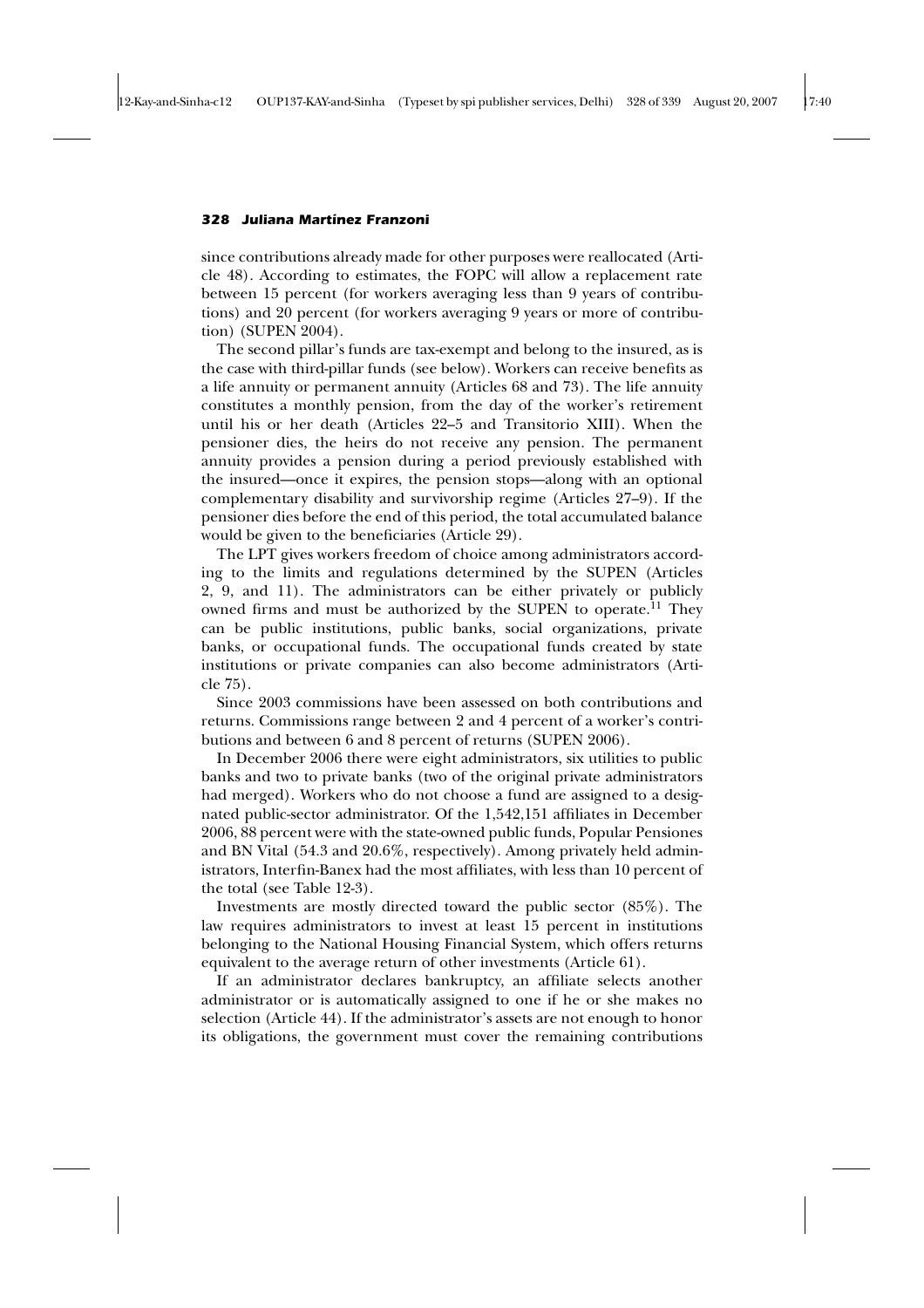TABLE 12-3 Second Pillar Affiliation by

| Administrators                | <i>Affiliates</i> | Percentage |
|-------------------------------|-------------------|------------|
| <b>BN</b> Vital               | 317,973           | 20.6       |
| <b>INS</b> Pensiones          | 15,935            | 1.0        |
| <b>Popular Pensiones</b>      | 837,882           | 54.3       |
| Vida Plena                    | 59,417            | 3.9        |
| Interfin-Banex                | 127,552           | 8.3        |
| <b>BAC San José Pensiones</b> | 57,498            | 3.7        |
| <b>BCR</b> Pensiones          | 106,369           | 6.9        |
| <b>CCSS OPC</b>               | 19,525            | 1.3        |
| Total                         | 1,542,151         | 100.0      |
|                               |                   |            |

Administrator: Absolute and Percentages (December 2006)

#### *12 / Costa Rica's Pension Reform 329*

*Source*: SUPEN (2006).

and liquidate the administrator.<sup>12</sup> The government's guarantee is only partial since it does not include interest, and after 15 or 20 years of contributions, these will constitute the majority of the fund rather than the contributions.<sup>13</sup>

#### *The Third Pillar*

The third pillar has existed since 1995 (Law 7523), but the LPT brought it into the new multipillar system (Article 14 and following). It stimulates voluntary saving programs through fiscal benefits (Articles 69–73) and favors the creation of pension administrators, as was agreed in the FCN (1998, Agreements 63 and 87, described in Mesa-Lago 1998).

# *The 2005 Parametric Reform*

The 2005 reform improved the equilibrium between the RIVM's contributions and expenses. The normal retirement age was kept at 65 years, but the number of required contributions increased from 240 to 300. Over a 30-year period, payroll contributions will increase from 7.5 to 10.5 percent, rising 0.5 percent every 5 years. Furthermore, workers now have an incentive to declare their wages because their benefits depend on their last 240 monthly real wages rather than the best 48 of the last 60 monthly nominal wages.

The primary innovation, however, concerns replacement rates. Before the reform, workers received a flat 52.2 percent of their real salary,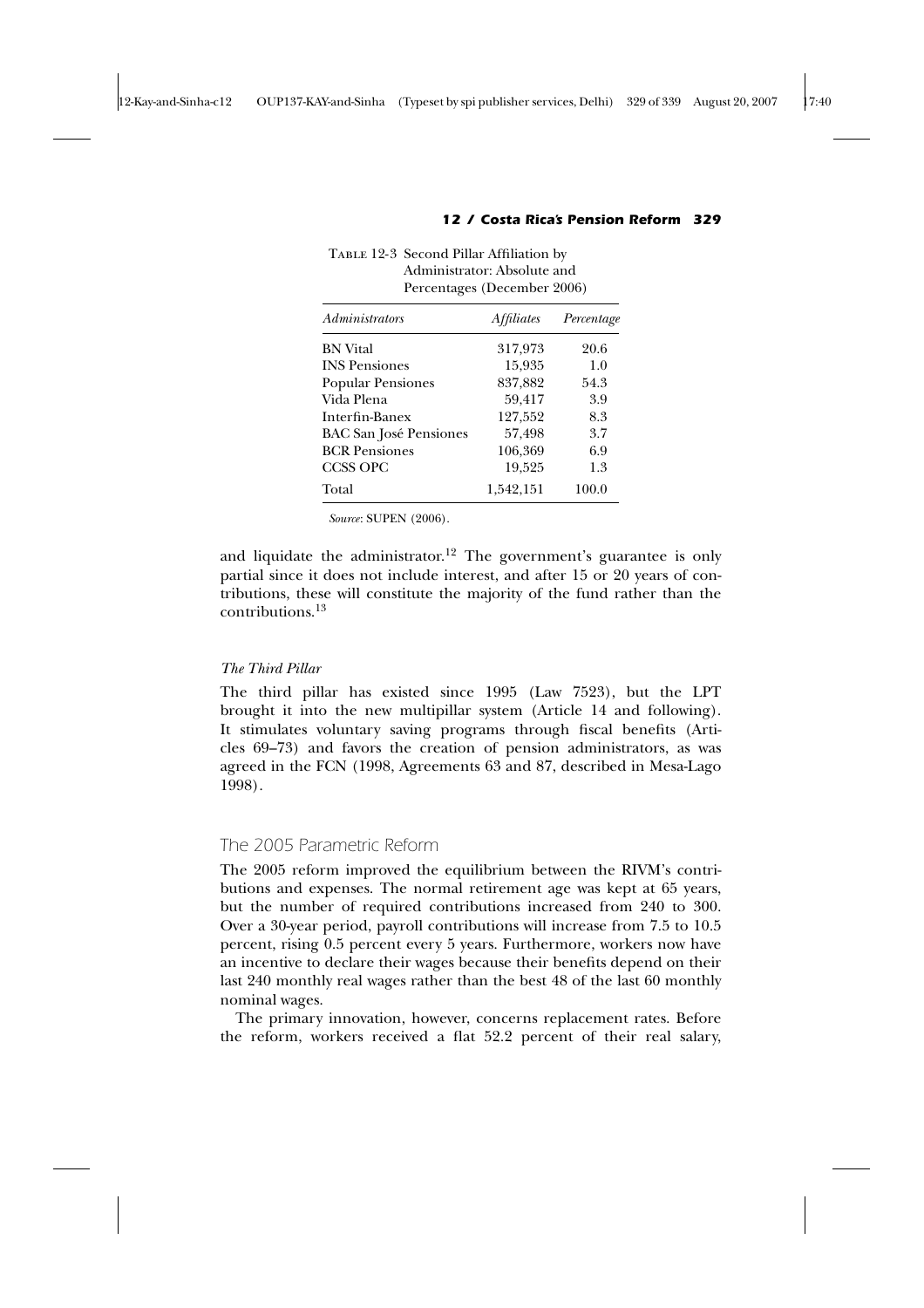Table 12-4 IVM Contributors: Distribution and Shares of Total Income (2004)

| Salary Group                              | Workers <sup><i>a</i></sup> ( $\%$ ) | Total Salary $(\%)$ |
|-------------------------------------------|--------------------------------------|---------------------|
| From 0 to $<$ 2 minimum salaries          | 76                                   | 44                  |
| From 2 to $\lt$ 4 minimum salaries        | 16                                   | 94                  |
| From $4 \text{ to } < 6$ minimum salaries |                                      | 19                  |
| 6 or more minimum salaries                |                                      | 90                  |

*Source*: CCSS (2005*a*).

*<sup>a</sup>* The total is less than 100% due to rounding.

regardless of income levels. The reform scaled the benefits inversely to income levels—the lower the income, the higher the replacement rate thereby making the system more progressive. The first salary group (zero to two minimum wages) includes almost 80 percent of CCSS contributors (who account for 44% of the CCSS income); 87 percent of all insured earn less than 3 minimum wages. On the other end, the top salary group (more than 6 minimum wages) includes 3 percent of the contributors (who account for 20% of total salaries). This very uneven distribution of income makes it possible to improve replacement rates among lower earners (see Table 12-4).

Table 12-5 presents the approved reform, distinguishing between the basic replacement rate with 240 contributions and the additional

| Salary Level,                                 | Actual Real Basic Amount                             |                                                                       | Adopted Total Amount                                      |                                                             |  |
|-----------------------------------------------|------------------------------------------------------|-----------------------------------------------------------------------|-----------------------------------------------------------|-------------------------------------------------------------|--|
| According to<br>Number of<br>Minimum Salaries | <i>With 240</i><br>$(20$ Years)<br>$\left( a\right)$ | <i>With 300</i><br>Contributions Contributions<br>$(25$ Years)<br>(b) | with $240$<br><i>Contributions</i><br>$(20$ Years)<br>(c) | Maximum Amount Maximum Amount.<br>with Additional 1%<br>(d) |  |
| 0 to $<$ 2                                    | 52.2                                                 | 56.5                                                                  | 52.5                                                      | 57.5                                                        |  |
| $2 \text{ to } < 3$                           | 52.2                                                 | 56.5                                                                  | 51.0                                                      | 56.0                                                        |  |
| $3 \text{ to } < 4$                           | 52.2                                                 | 56.5                                                                  | 49.4                                                      | 54.4                                                        |  |
| $4$ to $< 5$                                  | 52.2                                                 | 56.5                                                                  | 47.8                                                      | 52.8                                                        |  |
| $5 \text{ to } < 6$                           | 52.2                                                 | 56.5                                                                  | 46.2                                                      | 51.2                                                        |  |
| $6 \text{ to } < 8$                           | 52.2                                                 | 56.5                                                                  | 44.6                                                      | 49.6                                                        |  |
| 8 and more                                    | 52.2                                                 | 56.5                                                                  | 43.0                                                      | 48.0                                                        |  |
| Average amount                                | 52.2                                                 | 56.5                                                                  | 47.8                                                      | 52.8                                                        |  |

Table 12-5 Benefit Levels According to Salary Scale in Adopted Parametric Reform (in %) (2005)

*Source*: CCSS (2004*b*).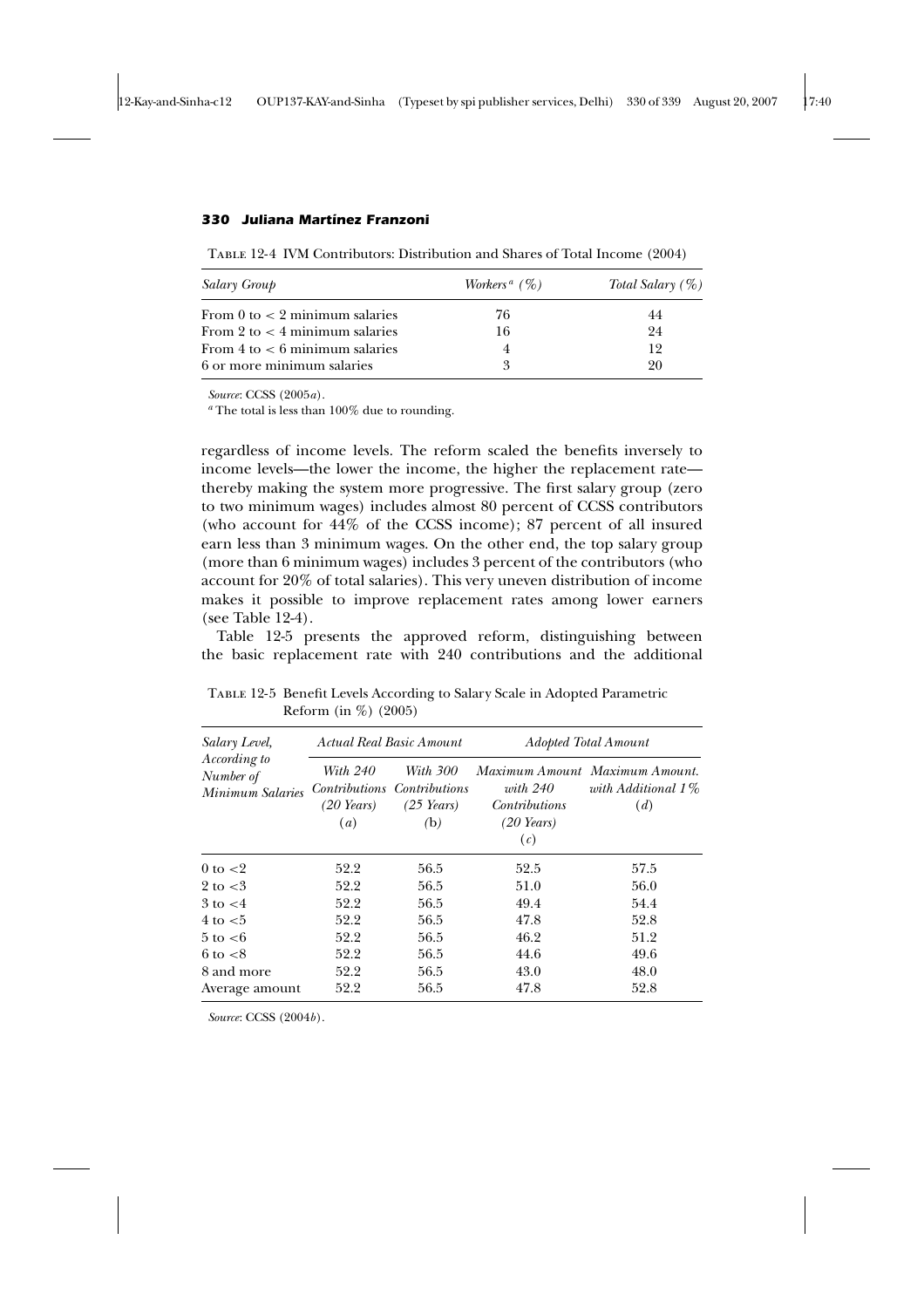replacement rate that includes an additional percentage for every 12 contributions beyond 240 (1% until 65 years of age and 1.6% afterward). A comparison of current and adopted replacement rates for people with 25 years of contributions shows that those who earn up to three minimum wages will have improved pensions. Columns (b) and (d) show an increase in pensions for up to 87 percent of the insured population, especially for the 78 percent with fewer than two minimum salaries. In these income brackets, the reform brings an average monthly increase of US\$10 per insured person. The majority of workers with high incomes contribute for an average of 35 years. Therefore, their replacement rate effective loss will be less than that of those contributing for 30 years. Through a higher additional replacement rate, the reform provides an incentive for workers to contribute longer.

Early retirees get a full replacement rate if they make just under twice as many contributions as those required at age 65. This early retirement is useful for formal sector workers who start contributing very early in their careers, with high-average annual contributions, and who reach at age 60 or 62 years with many more contributions than required at age 65 years. The reform maintained early retirement but improved differential tables for men and women: at every age, women are required to make 6 fewer monthly contributions than men, therefore acknowledging, even if minimally, women's unpaid work.

Prior to the reform, individuals who did not make 240 contributions lost the right to a contributive pension, unless they could prove disability, which explains the high proportion of disability pensions, as discussed above. The new reduced pension recognizes contributions below the 300 contributions required for normal retirement, if the worker has made 180 contributions or spent 15 years contributing. The reduced pension is calculated as a proportion of the current minimum pension, and it begins after 75 percent of the minimum pension with 180 contributions and complies with ILO Agreement no. 102, which Costa Rica ratified. Finally, high-income workers are required to make contributions based on their full wages. However, when they retire, their pensions have a ceiling, which creates an incentive to underdeclare wages.

The reforms took effect in November 2006, 18 months after being approved by the CCSS. The transition rules vary by age group. For those older than 54 years, contributions and benefits did not change. For people between aged 45 and 54 years, changes take place gradually. For those younger than 45 years, all changes apply (*Diario Oficial La Gaceta* 2005). These age groups are equivalent to 7, 17.5, and 75 percent of the contributive population, respectively (Estado de la Nación 2005).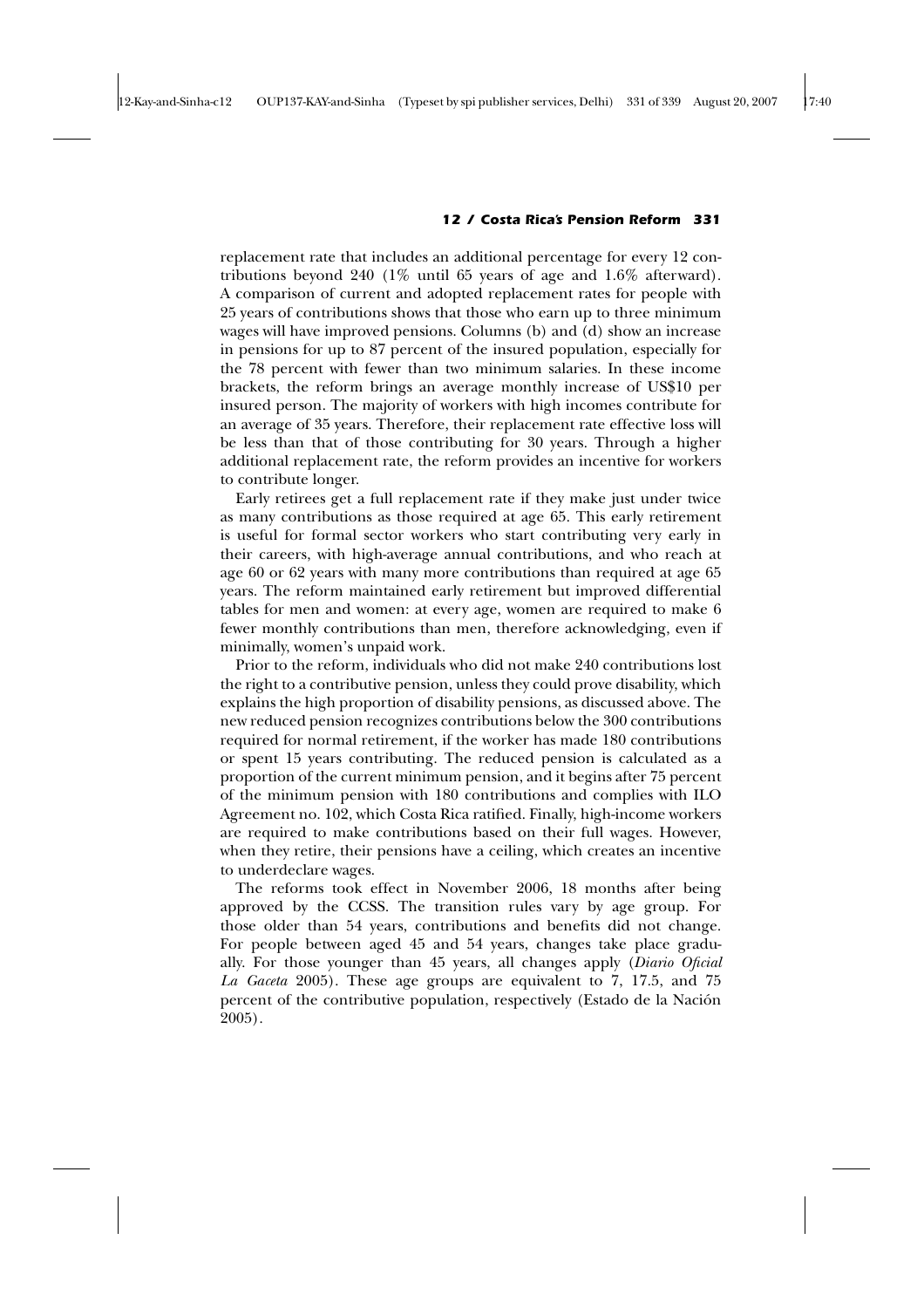| Year | Pre-reform<br><i>Situation</i> | With Proposal<br>Supported by the          | With Proposal<br>Supported by Labor | With Adopted<br>Reform (with         |
|------|--------------------------------|--------------------------------------------|-------------------------------------|--------------------------------------|
|      | $\left( a\right)$              | <b>Business Sector</b> <sup>a</sup><br>(b) | (c)                                 | <b>Adjusted Assumptions</b> )<br>(d) |
| 2005 | 7.4                            | 7.1                                        | 7.4                                 | 7.4                                  |
| 2010 | 7.5                            | 7.1                                        | 7.4                                 | 7.4                                  |
| 2015 | 8.2                            | 7.6                                        | 8.0                                 | 8.0                                  |
| 2020 | 9.6                            | 8.6                                        | 9.0                                 | 8.8                                  |
| 2025 | 11.4                           | 9.7                                        | 10.4                                | 9.9                                  |
| 2030 | 13.1                           | 10.4                                       | 11.8                                | 11.0                                 |
| 2035 | 14.7                           | 11.1                                       | 13.2                                | 12.4                                 |
| 2040 | 16.2                           | 11.9                                       | 14.4                                | 13.7                                 |
| 2045 | 18.5                           | 13.2                                       | 16.3                                | 15.6                                 |

Table 12-6 Overall Costs as a Percentage of Salaries, without Estimating Effects of Administrative Efficiency Improvements

*Source*: CCSS (2005*a*).

*<sup>a</sup>* Column (b) underestimates the costs of proposal because it considers that pensions are adjusted according to a rate lower than inflation and that pension upgrading corresponds to 80% of living expenses, while others consider such revaluation to be 100%.

Contribution rates are expected to rise gradually over time. The gradual rise will help keep the funds reserve from being depleted. Table 12-6 shows projected contribution rates according to different proposals presented at the negotiation table as well as the one approved by the CCSS. The only estimate that took into consideration increasing administrative efficiency is the one formulated with the assistance of the ILO, according to which in 2035 increased administrative efficiency would lead contributions to decrease from 13.2 to 12.6 percent of wages.

Table 12-7 shows how the reforms averted potential financial crises. The first critical moment is postponed by 30 years; the second by 24 years; and the third by 26 years. Because the increase in contributions is gradual over 30 years, there are several years in which contributions are insufficient yet balance out during the following years. The reform achieves actuarial equilibrium of the RIVM during the next four decades, without considering the result of improving administrative efficiency, through nonparametric measures (primarily through increasing revenue collection and coverage), investment returns, and better administrative controls.

# *Improvements in Administrative Efficiency, 2000 and 2005*

The LPT introduced a set of measures to improve revenue collection. First, it established a set of mechanisms to reduce evasion and income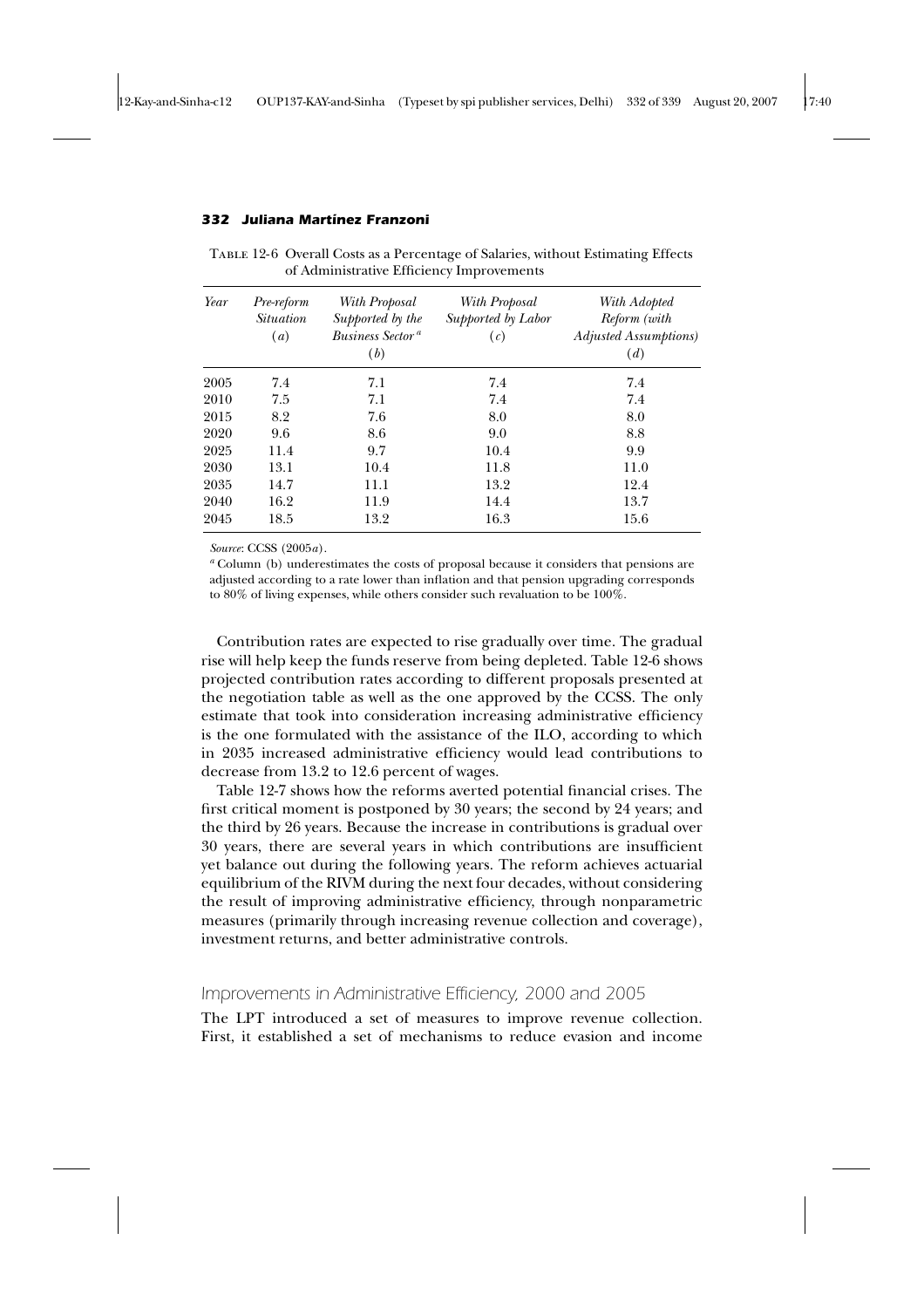Table 12-7 Financial Sustainability Projections without Considering Increase in Administrative Efficiency

| <b>Critical Moments</b>                                                                    | Prereform<br><i>Situation</i> | Proposal of<br>Pensions<br>Management,<br>Businessmen,<br>and solidaristas | Proposal of<br>INAMU, Unions,<br>and Cooperatives | Adopted<br>Reform |
|--------------------------------------------------------------------------------------------|-------------------------------|----------------------------------------------------------------------------|---------------------------------------------------|-------------------|
| Contributions<br>insufficient to finance<br>expenditures                                   | 2011                          | 2047                                                                       | 2036                                              | 2041              |
| Total inflows insufficient<br>to cover total<br>expenditures; reserves<br>start to decline | 2022                          | 2053                                                                       | 2041                                              | 2046              |
| <b>IVM</b> funds reserves<br>running out                                                   | 2028                          | 2060                                                                       | 2049                                              | 2054              |

*Source*: Grupo Técnico para la Reforma de IVM (2005).

*Notes*: Base scenario estimated by ILO based on CCSS Actuarial Department's. It was not possible for the Actuarial Department to replicate estimates under an efficient administration scenario as developed by ILO for one of the scenarios.

underreporting. These measures introduced or strengthened rewards and punishments and complement existing judicial measures. They include: (*a*) requiring firms to be in full compliance with social security obligations before receiving government contracts, being eligible for tax cuts, or accessing public records; (*b*) strengthening CCSS supervision; (*c*) creating the Sistema Centralizado de Recaudación (SICERE, or Centralized Collection System); and (*d*) allowing the CCSS to crosscheck information with other public databases (Castro Méndez 2000).

Second, the LPT established new parameters and regulations for investments, which eliminated for the CCSS the investment ceilings defined by the Ministry of Treasury and allowed them to invest up to 15 percent in the national mortgage system.

Third, the LPT established a five-year deadline to complete coverage of self-employed workers and an August 2000 deadline to complete the master plan to broaden coverage, which was 6 months after the LPT took effect. Although the master plan to broaden coverage was not yet designed, the law still mandated that total coverage had to be achieved by August 2005.

Fourth, the LPT required that up to 15 percent of public institutions' profits go to finance the expansion of coverage for self-employed workers.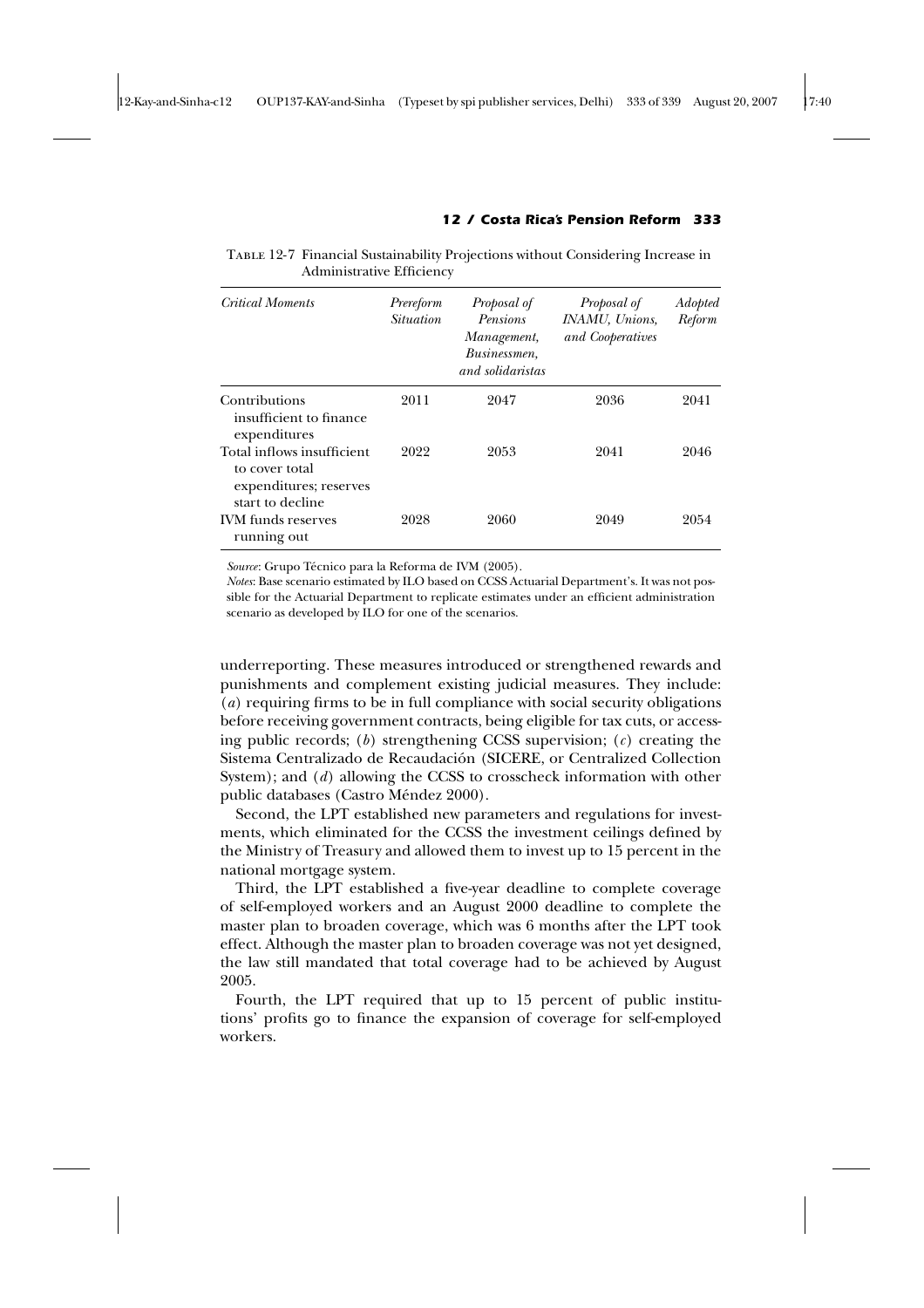When the Social Commission began negotiations, there were no estimates regarding how well the goals of these measures were being fulfilled. Existing evidence showed that progress was uneven, much more so with the implementation of the SICERE (which was especially necessary to begin the second pillar's operation). There was also little evidence that coverage was increasing among the self-employed. This situation began to change only in 2004, when negotiations to modify the requirements and benefits of the RIVM had already begun. This lack of evidence of progress generated distrust among Costa Ricans concerning the new reforms discussed in 2004 and adopted in 2005, especially for the unions, which had been their main advocates.

The Grupo Técnico reached a compromise agreement that would increase coverage, reduce evasion, improve investment management, control disability pension expenditures, and collect complementary public funding (of up to 15% of profits from public enterprises). It forecasts an increase in contributions in 2010 based on an increase in coverage (at least 50% of the annual increase of the economically active population over 5 years). The CCSS board of directors approved these changes, which was noted in the official record of the meeting. However, these policies are not reflected in RIVM regulations, which could weaken compliance (CCSS 2005*b*).

### *Considerations about Implementation*

The 2000 reform was highly effective in its structural component. The 2005 reform, which addressed nonparametric issues that had already been passed in 2000 but had not been implemented, is too new to be assessed. The CCSS is supposed to lead accountability meetings every 6 months; the first was held only in July 2006.

The participation of Instituto Nacional de la Mujer (INAMU) in the 2005 reform reflected the greater attention to gender issues than took place during the 2000 reform. Although not all of INAMU's proposals were adopted, it raised issues that had not been previously considered, such as the economic dependency of women, $14$  and it argued in favor of women having the option for early retirement.

The role of civil society organizations was very intense during the design and adoption phases but was diluted during implementation. The technical staff of the CCSS had to make significant compromises during the first two phases. However, they regained control of the process during the implementation of adopted measures. It is too early to assess the gap between policy design and implementation.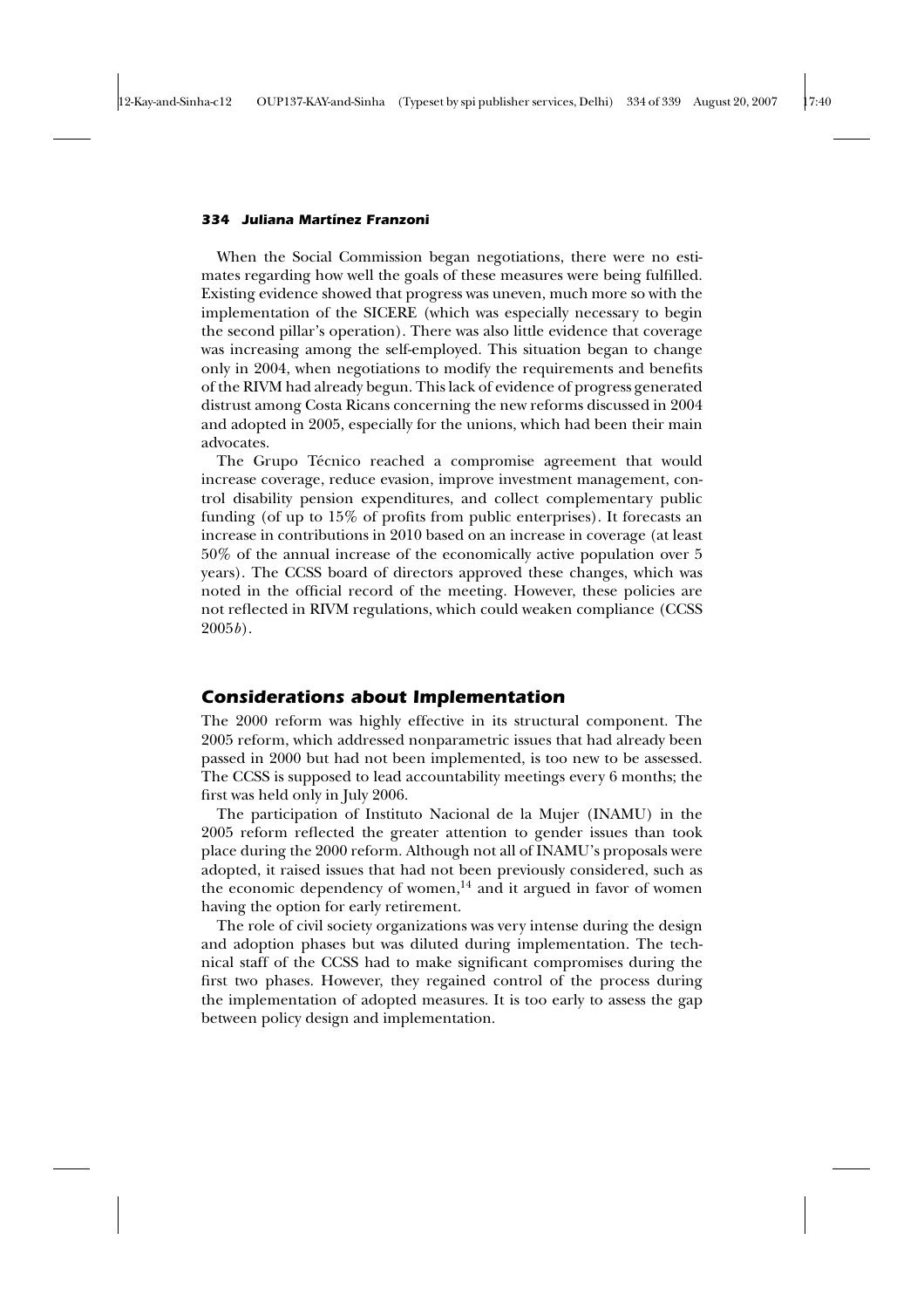### *Possible Directions for Future Reform*

Because of the 2000 and 2005 reforms, the Costa Rican pension system is a hybrid of the original pension system created during the 1940s and a Chilean-style system adapted by successive reforms in countries like Argentina and Uruguay. Costa Ricans took the experience of other countries with their reforms and combined this information with innovations based on their country's own institutional legacy. An example of this innovation is the financing of the second pillar in conjunction with the reform of severance payments, as it is the link between parametric and nonparametric measures. Beyond specific policy measures, however, it is the involvement of social, business, and, more recently, gender-sensitive actors in policy reform that makes the Costa Rican pension system highly distinctive.

Under the current model, Costa Rica could move further toward achieving the principles of universality, fairness, and solidarity established in its political constitution. However, doing so would require additional adjustments in requirements and benefits based on scaled replacement rates. Among these changes, it would be necessary to improve incentives so that high-income workers would contribute to the first pillar, rather than evade or underreport income. It would also be necessary to draw on collective insurance programs already available to expand contributory coverage and family insurance, especially for women in the informal sector.

Whether Costa Rica will follow this path or not is not clear. So far, Costa Rica's pension reforms have taken place at critical junctures, when societal projects conflict (Seligson and Martínez 2005). Some policymakers would want to increase the importance of individual savings; others would like to eliminate or reduce the role of individual savings. For instance, the business and financial sectors are not fully satisfied with the minor role of individual savings. Unions are not happy with noncompliance with measures legally established to strengthen collective accounts. The reforms represented a compromise approved only after lengthy and arduous negotiation among key stakeholders that could have potentially vetoed the reform.

### *Notes*

<sup>1</sup> Argentina and Uruguay are the other two countries in the region with mixed systems. Ecuador designed a system of this kind but at the publication of this book had not yet implemented it (Mesa-Lago 2004). The mixed system exists in at least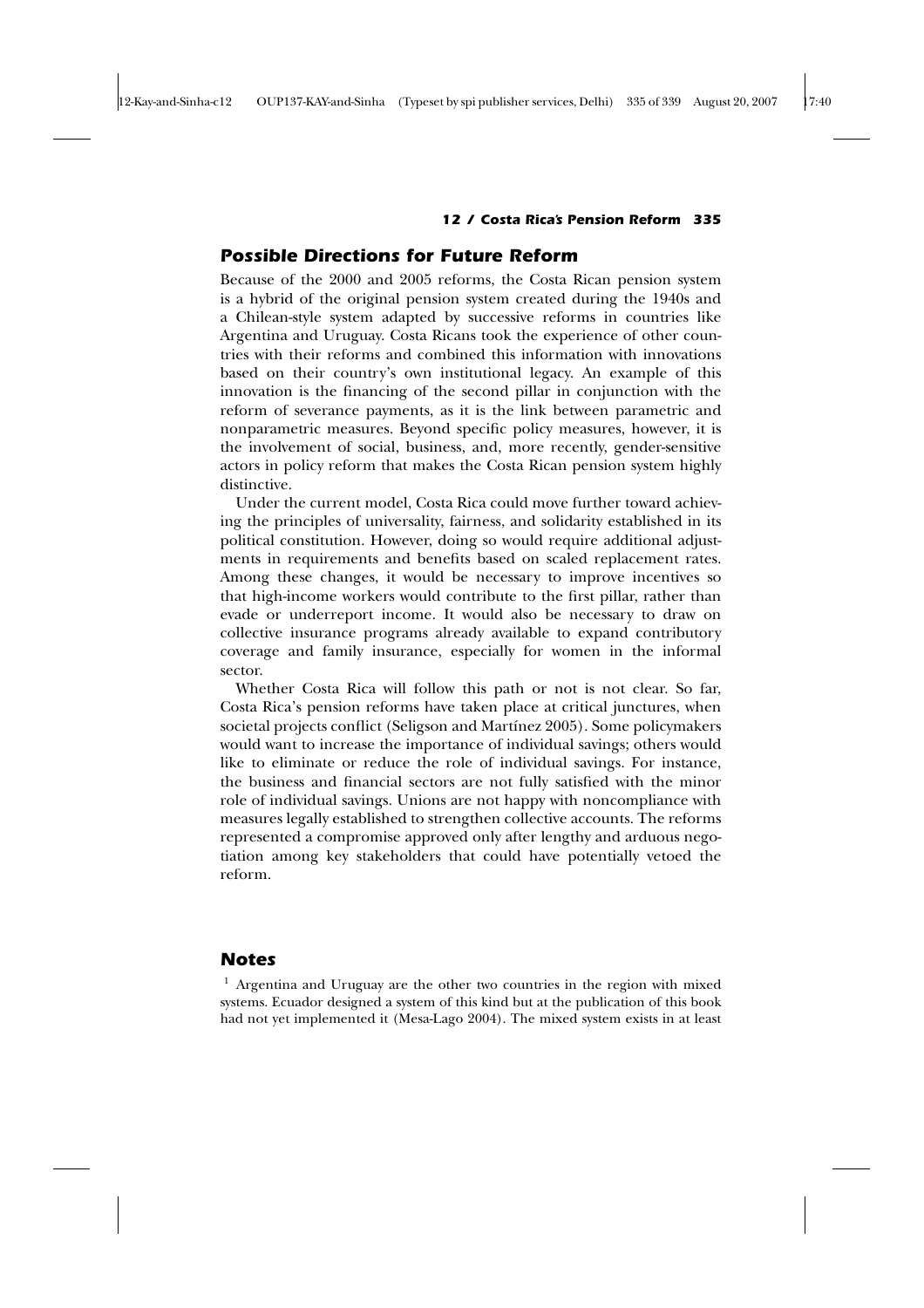twelve European countries, making it the most widespread system outside Latin America (Mesa-Lago and Hohnerlein in Mesa-Lago 2002).

<sup>2</sup> See Rodríguez and Durán (1998) for a detailed discussion of the introduced reforms.

<sup>3</sup> In 1940, life expectancy at birth was 46.93 years compared to 78.7 in 2004 (Central American Population Program, discussed in Méndez and Araya 2001; Estado de la Nación 2005).

<sup>4</sup> The *solidaristas* are worker–employer mutual support organizations. Unlike unions, they cannot negotiate collectively (Law 6970).

 $5$  Employers established  $1\%$  as the largest increase in contribution fees that they could afford without losing competitiveness. Unions opposed a general reduction in pensions, while the INAMU, the agency promoting women's rights, stressed the need to maintain different requirements for men and women.

<sup>6</sup> One proposal—defended by management at the CCSS Pension Division, the CCSS Actuarial Department, the business sector, and the *solidaristas*—consisted of reducing the old-age pension replacement rate from 52.2 to 46.5%, reducing the disability pension replacement rates, and eliminating the difference in the requirements for early retirement for men and women (Comisión Técnica Institucional 2004).

 $^7\,$  This measure was supported by one government representative (from INAMU), unions, and cooperatives. They discarded the reduction in disability pensions and proposed maintaining early retirement differences for men and women. Because measures already established in the LPT to run the CCSS more effectively had so far not been fully implemented, these organizations demanded that parametric changes be conditioned to the implementation of nonparametric changes (ANEP 2004; INAMU 2004).

<sup>8</sup> In this section, all law references correspond to the LPT unless otherwise indicated.

 $9$  For teachers, the replacement rate is 80% and the contributions are 8% (workers), 6.75% (employers), and 0.25% (government) (Law 7531 1995, which reformed Law 2248). In the judicial branch, the contributions are 9% (workers), 11.75% (pensioners), 11.75% (employers), and 0.25% (government). They retire at age 62, after 30 years of service, with pensions equal to the average of the best 12 out of the last 24 salaries, or with the required years of service and/or under 62 years (Law 7333).

 $10$  Through 150 ongoing agreements, collective insurance only covers about 32,000 people, comprising 2% of the working population (Martínez Franzoni 2005*b*).

<sup>11</sup> LPT, Articles 30–8, 41, 42, 44, 45, 46, 54, 55, and 58–66.

<sup>12</sup> The law established the shared responsibility of the administrators and authorized social organizations for harm and damages that result from fraud committed by the members of its board of directors, employees, or promoters (LPT Articles 40 and 41).

<sup>13</sup> For example, after its ninth year, 38.47% of the funds are contributions and 61.53% are interest. It is projected that in its 30th year, 4.4% will be contributions and 95.6% interest (Castro Méndez 2000).

<sup>14</sup> Regardless of the growing number of women in the economically active population, women largely continue to access the pension system as economic dependents.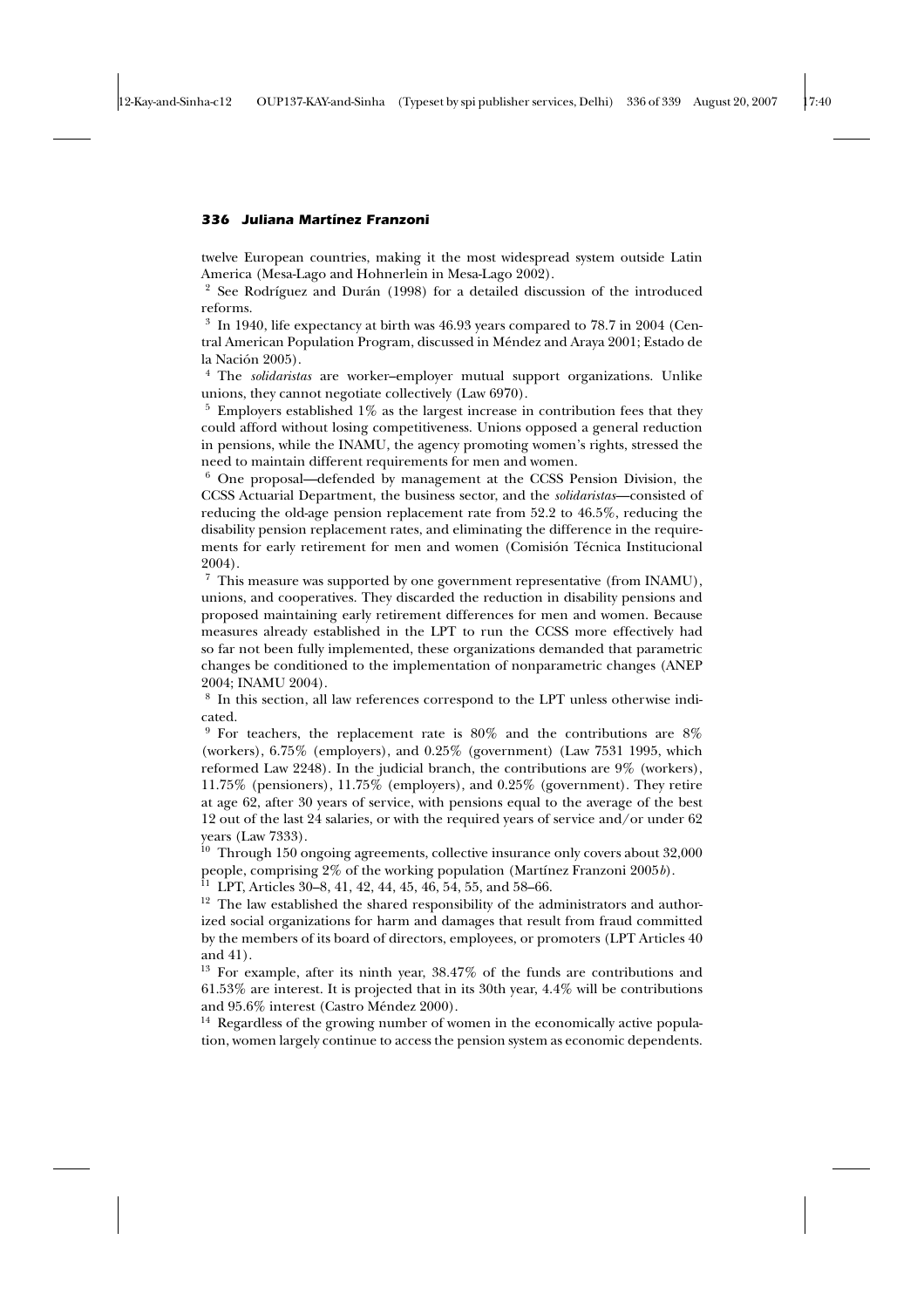The RIVM discourages contributions from women because declaring a remunerated job, even if it is marginal, results in losing insurance as a dependent. Furthermore, it is likely that most women lack sufficient information to calculate the difference between the total pension for widowhood and their own contributive pensions. Among other proposals, the INAMU insisted on exploring the combination of contributive insurance (in pensions) and family insurance (in health).

### *References*

- Asociación Nacional de Empleados Públicos y Privados (ANEP) (December 2004). *Reforma de pensiones de IVM: Un consenso falso e ilegítimo.* San José, Costa Rica: ANEP.
- Caja Costarricense del Seguro Social (CCSS) (1994). 'Reglamento del Régimen de Invalidez Vejez y Muerté, Mimeo.
- (1995). 'Reglamento del Régimen No Contributivo, aprobado por Junta Directa en artículo 17', sesión 6921 y el artículo 4, sesión 6926, April 27 and May 23.
- (May 2004*a*). 'Retos y perspectivas del seguro de Invalidez, Vejez y Muerte', in *Gerencia de Pensiones*. San José, Costa Rica.
- (2004*b*). 'Valoraciones actuariales del seguro de IVM. Dirección Actuarial y de Planificación Económica', DAPE-323.
- (2005*a*). 'Ajustes a la propuesta de reforma paramétrica del Régimen de IVM presentada por las organizaciones el 28 de febrero del 2005', GDF-13481.
- (2005*b*). Artículo 12 de la sesión no. 7950, April 21.
- Castillo, Marlen, Roxana Uzaga, and María del Rocío Carmona (2002). 'Cambios en el aseguramiento por el Estado y el Régimen no Contributivo', San José, Costa Rica: Curso de Régimen de Bienestar, Políticas Sociales y Cambios reciente en Costa Rica, Maestría de Economía de la Salud y Políticas Sociales, University of Costa Rica.
- Castro Méndez, Mauricio (2000). *La Ley de Protección al Trabajador en Costa Rica: Proceso Previo y Análisis de Contenidos*. San José, Costa Rica: Oficina Internacional del Trabajo (OIT).
- Comisión Técnica Institucional (2004). 'Propuesta de fortalecimiento y reforma del régimen de beneficios', San José, Costa Rica, December 10.
- *Diario Oficial La Gaceta* (2005), No. 95, Wednesday, May 18.
- Durán, Fabio (2002). 'Los programas de asistencia social en Costa Rica: el régimen no contributivo', in Fabio Bertranou, Carmen Solorio, and Woulter van Ginneken (eds.), *Pensiones no contributivas en Argentina, Brasil, Chile, Costa Rica y Uruguay.* Santiago: Oficina Internacional del Trabajo (OIT).
- Estado de la Nación (2003). *Estado de la Nación en Desarrollo Humano Sostenible: Noveno Informe. San José*, Costa Rica: Proyecto Estado de la Nación.
- (2005). *Estado de la Nación en Desarrollo Humano Sostenible: Undécimo Informe*. San José: Proyecto Estado de la Nación.
- Foro de Concertación Nacional (FCN) (1998). 'Informe de la Comisión de pensiones al FCN', San José, Costa Rica, September 25.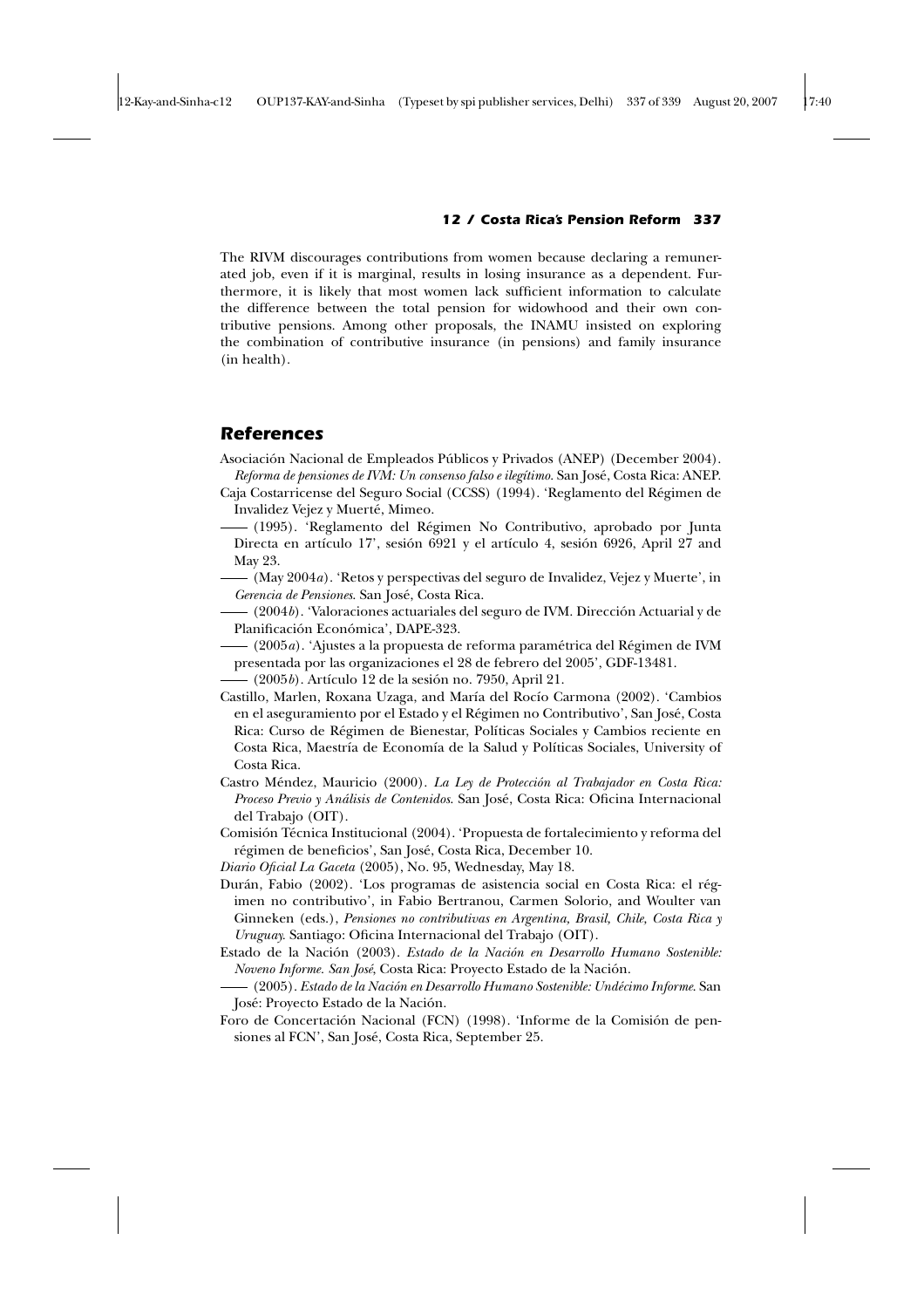- Grupo Técnico para la Reforma del IVM (2005). 'Propuesta para la sostenibilidad del Régimen de Invalidez, Vejez y Muerte de la CCSS', San José, Costa Rica.
- Instituto Nacional de la Mujer (INAMU) (2004). 'Comunicado conferencia de prensa', San José, Costa Rica, December.
- Jiménez, Ronulfo (2000). 'El proceso de aprobación de la ley de protección al trabajador', in Ronulfo Jiménez (ed.), *Los retos políticos de la reforma económica en Costa Rica.* San José, Costa Rica: Academia de Centroamérica, pp. 247–70.
- Law 17 Constitutiva de la Caja Costarricense del Seguro Social. San José, Costa Rica, October 22, 1943.
- Law 6970 de Asociaciones Solidaristas, No. 6970. November 7, 1984.
- Law 7333 Orgánica del Poder Judicial. May 5, 1993.
- Law 7523 del Régimen Privado de Pensiones Complementarias. July 7, 1995.
- Law 7531 de Pensiones y Jubilaciones del Magisterio Nacional (reform to Law 2248). July 15, 1995.
- Law 7983 Ley de Protección al Trabajador (LPT). February 16, 2000.
- Martínez Franzoni, Juliana (2005*a*). 'Reformas recientes de las pensiones en Costa Rica: Avances hacia una mayor sostenibilidad financiera, acceso y progresividad del primer pilar de pensiones', Informe técnico elaborado para el Proyecto San José: Estado de la Nación.
- (2005*b*). 'La seguridad social en Costa Rica: Percepciones y experiencias de quienes menos tienen y más la necesitan', in *Banco Interamericano de Desarrollo,* WID 108, www.iadb.org/sds/wid/mainpublication\_38\_e.htm
- and Carmelo Mesa-Lago (2003). *Reformas inconclusas: salud y pensiones en Costa Rica.* San José, Costa Rica: Fundación Frederich Ebert.
- Méndez, Floribel and Olga Martha Araya (2001). 'Evolución de la esperanza de vida al nacimiento en Costa Rica, 1900–2000', Serie de estudios especiales 2. San José, Costa Rica: Instituto de Estadística y Censos.
- Mesa-Lago, Carmelo (1998). *La Reforma de Pensiones en Costa Rica. San José,* Costa Rica: Fundación Friedich Ebert.
- (2004). 'Las reformas de pensiones en América Latina y su impacto en los principios de la seguridad social', Serie financiamiento del desarrollo, no. 144 (March). Santiago, Chile: CEPAL.
- and Eva Maria Hohnerlein (2002). 'Testing the Assumptions on the Effects of the German Pension Reform Based on Latin American and Eastern European Outcomes', *European Journal of Social Security*, 3(4): 285–330.
- Rodríguez, Adolfo and Fabio Durán (1998). *Reforma de pensiones: los desafíos de la vejez*. San José, Costa Rica: Vicepresidencia de la República, Programa Reforma Integral de Pensiones.
- Sauma, Pablo (2003). *Mercado de trabajo, distribución del ingreso y pobreza*. San José, Costa Rica: Proyecto Estado de la Nación.
- (2004). *Perfil de los pensionados y cotizantes por regímenes.* San José, Costa Rica: Proyecto Estado de la Nación.
- Seligson, Mitchell and Juliana Martínez (2005). 'Limits to Costa Rican Heterodoxy: What Has Changed in Paradise?', Prepared for delivery at the conference 'The Politics of Democratic Governability in Latin America: The Politics of Democratic Governability in Latin America: Clues and Lessons', Kellogg Institute, University of Notre Dame, October 6–8.